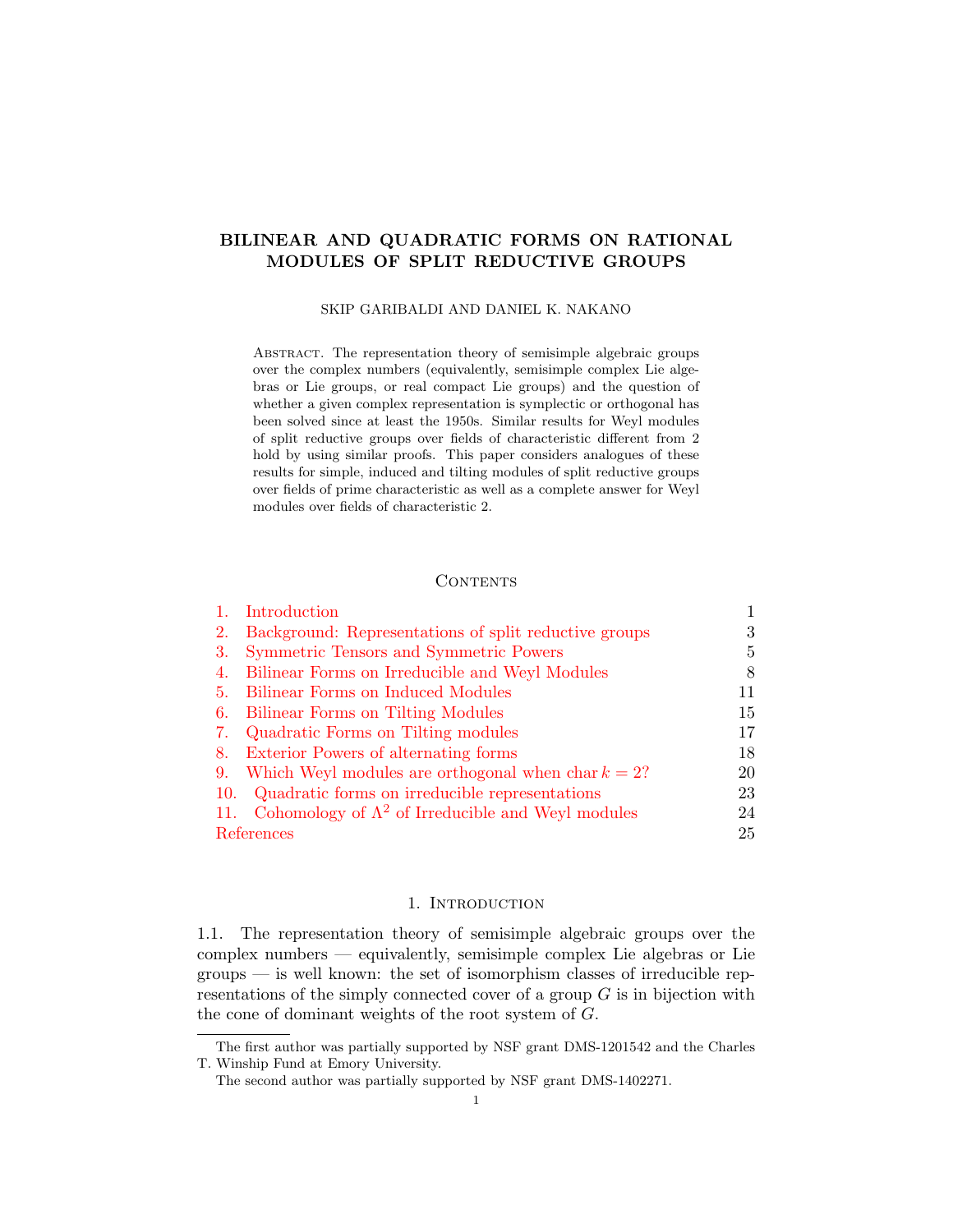Classifying representations of G over  $\mathbb C$  is the same as classifying homomorphisms from  $G$  into a group of type  $A$ . One can equally well ask about homomorphisms into other groups, for which homomorphisms into groups of type  $B$  or  $D$  (orthogonal representations) and groups of type  $C$  (symplectic representations) play a distinguished role. The basics of this theory were laid out in  $[Mal]$ , were known to Dynkin  $[Dy]$ , and a complete solution is clearly described in  $\lbrack GW09, \S3.2.4 \rbrack$ ,  $\lbrack \text{St}, \text{ pp. } 226, 227 \rbrack$ , or  $\lbrack \text{Boul } L7,$ §VIII.7.5]. One reduces the problem to studying irreducible representations, then giving an algorithm in terms of the dominant weight  $\lambda$  for determining whether the irreducible representation  $L(\lambda)$  has a nonzero G-invariant symmetric or skew-symmetric bilinear form. The algorithm is proved via restricting the representation to a principal  $A_1$  subgroup of G. This material is now a plank in the foundations of representation theory, where it has applications to determining the subalgebras of semisimple complex Lie algebras [\[Dy\]](#page-25-1) and distinguishing real and quaternionic representations of compact real Lie groups  $[Bou L7, Ch. IX, App. II.2, Prop. 3]$  $[Bou L7, Ch. IX, App. II.2, Prop. 3]$ . For general k, invariant bilinear forms are used to provide information about the groups, for example throughout the book [\[KMRT\]](#page-25-4), or for bounding the essential dimension of G as in  $[CS]$  or  $[BaC]$ , or for controlling Lie subalgebras as in [\[SF,](#page-25-6) §5.8, Exercise 1].

1.2. This paper concerns the generalization of the above theory of symplectic and orthogonal representations to the case of a field  $k$  of prime characteristic. The situation is more complicated. There are four classes of representations (each of which is in bijection with the cone of dominant weights) that have a claim to being the natural generalization of the irreducible representation over  $\mathbb C$  with highest weight  $\lambda$ : the irreducible representation  $L(\lambda)$ , the induced module  $H^0(\lambda)$ , the Weyl module  $V(\lambda)$ , and the tilting module  $T(\lambda)$ . The four representations are related by nonzero maps

<span id="page-1-0"></span>(1.2.1) 
$$
V(\lambda) \xrightarrow{\text{surjective}} L(\lambda)
$$

$$
\text{injective} \downarrow \qquad \qquad \downarrow \text{injective}
$$

$$
T(\lambda) \xrightarrow{\text{surjective}} H^{0}(\lambda).
$$

where all four maps are unique up to multiplication by an element of  $k^{\times}$ (and the diagram commutes up to multiplication by a scalar). The definitions make sense for every field k, and when char  $k = 0$  or  $\lambda$  is minuscule all the maps in  $(1.2.1)$  are isomorphisms. We refer to  $\text{Jan}$  for information on this subject. In extending the theory of orthogonal and symplectic representations to include the case where the characteristic of k is prime, two complications arise.

First, although the theory of bilinear forms on irreducible representations over C translates easily to irreducible representations and Weyl modules over any  $k$  (see Lemma [4.3.2\)](#page-9-0), it does not directly translate to the representations  $H^0(\lambda)$  and  $T(\lambda)$ . For example, when V is irreducible or Weyl, the space of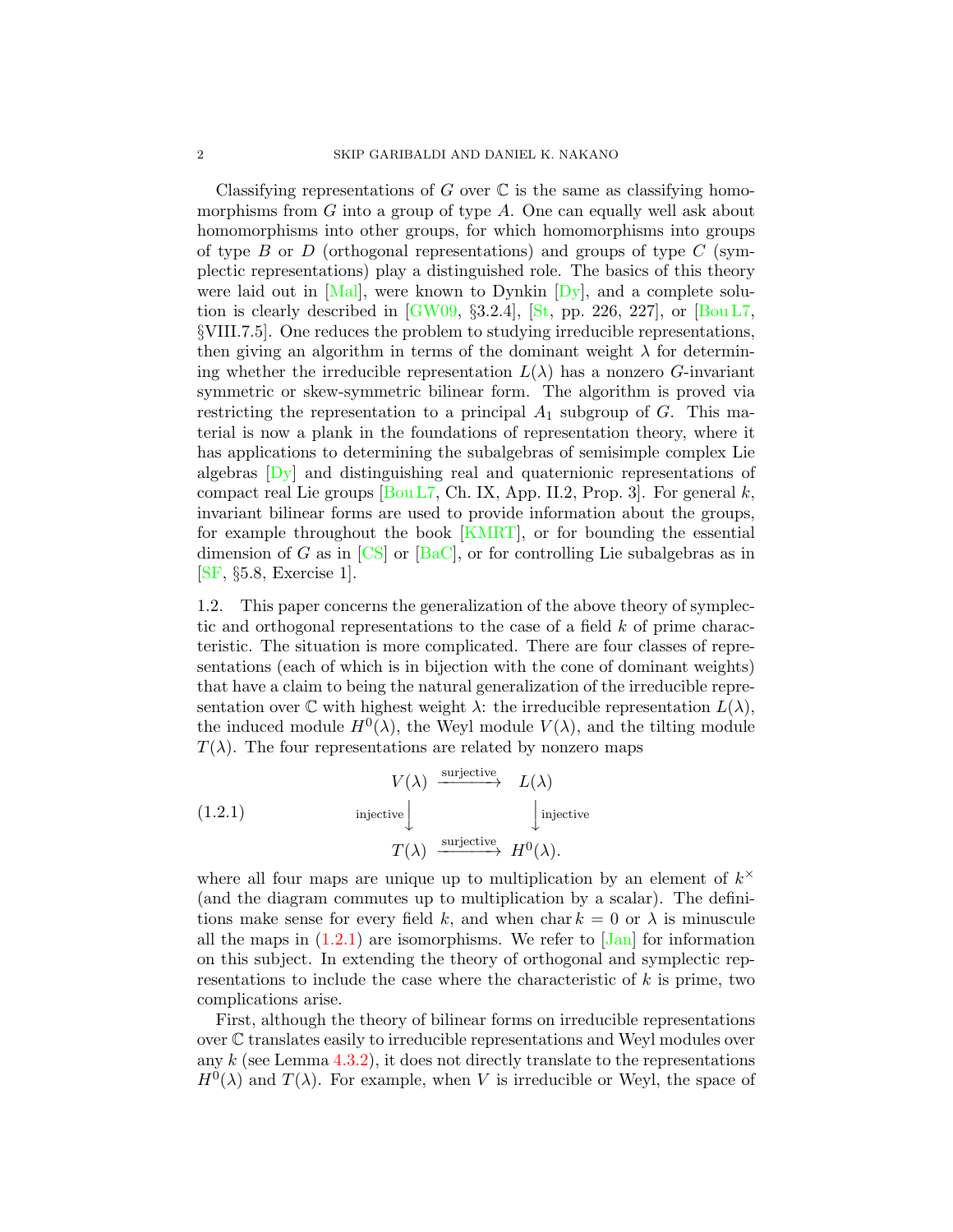G-invariant bilinear forms is at most 1-dimensional, but for  $V = H^0(\lambda)$  or  $T(\lambda)$  it can be larger. We give a formula for this dimension in the case of  $T(\lambda)$  in Theorem [6.2.1](#page-14-1) and relate it to B-cohomology in the case of  $H^0(\lambda)$ in Theorem [5.3.1.](#page-12-0)

Second, when char  $k = 2$ , the theory of G-invariant bilinear forms is insufficient to treat homomorphisms of G into groups of type  $B$  and  $D$ , because such groups are related to the existence of G-invariant quadratic forms. The question of the existence of G-invariant quadratic forms on irreducible representations has previously been studied (cf.  $[W]$ ,  $[GowW]$ ,  $[\text{Sin}W]$ ), and there is no known, straightforward necessary and sufficient condition, cf. Section [10.](#page-22-0) In contrast to this, we completely solve the question of which Weyl modules have a *G*-invariant quadratic form, see Theorem [9.2.2.](#page-20-0)

Ad hoc constructions in the literature show that the half-spin representations of  $\text{Spin}_{4m}$  for m odd, the representation  $\Lambda^{r}(k^{2r})$  of  $\text{SL}_{2r}$  for r odd, and the 56-dimensional minuscule representation of  $E<sub>7</sub>$  are all examples of groups  $G$  and irreducible representations  $V$  such that  $V$  has a  $G$ -invariant quadratic form if and only if char  $k = 2$ , see [\[KMRT,](#page-25-4) p. 150 and 10.12] and in the case of  $E_7$ , one notes that the invariant quartic — written down in [\[Brown,](#page-25-9) p. 87], for example — is defined over  $\mathbb Z$  and becomes a square after reduction mod 2. These irreducible representations are also Weyl modules because their highest weight is minuscule, so our Theorem [9.2.2](#page-20-0) may be viewed as a generalization of these examples, as it gives a necessary and sufficient condition for the existence of such a G-invariant quadratic form. Proposition [8.2.3](#page-18-0) gives a new, explicit example of such a G-invariant quadratic form that does not seem to be in the literature.

1.3. One major feature throughout our paper is the interplay with the admissibility of various G-invariant bilinear forms and the rational cohomology of  $G$ . In the final section (Section [11\)](#page-23-0), as a byproduct of our results, we are able to calculate  $H^1(G, \Lambda^2(V))$  for many cases where V is  $L(\lambda)$ ,  $T(\lambda)$ , or  $H^0(\lambda)$ .

This paper treats the case where  $G$  is split reductive. A sequel work will extend these results to the case where G need not be split.

<span id="page-2-1"></span>Acknowledgements. We thank George McNinch, Anne Quéguiner-Mathieu, and Jean-Pierre Tignol for helpful discussions.

### <span id="page-2-0"></span>2. Background: Representations of split reductive groups

2.1. **Notation.** We will follow the notation from  $\text{Jan}$  and  $\text{Bou L4}$ . Throughout we consider a field k of characteristic  $p \geq 0$  and an algebraic group G over k (i.e., a smooth affine group scheme of finite type over k) that is reductive and split. If  $k$  is separably closed, then every reductive algebraic k-group is split. We fix in G a pinning, which includes the following data:

•  $T: a k$ -split maximal torus in  $G$ .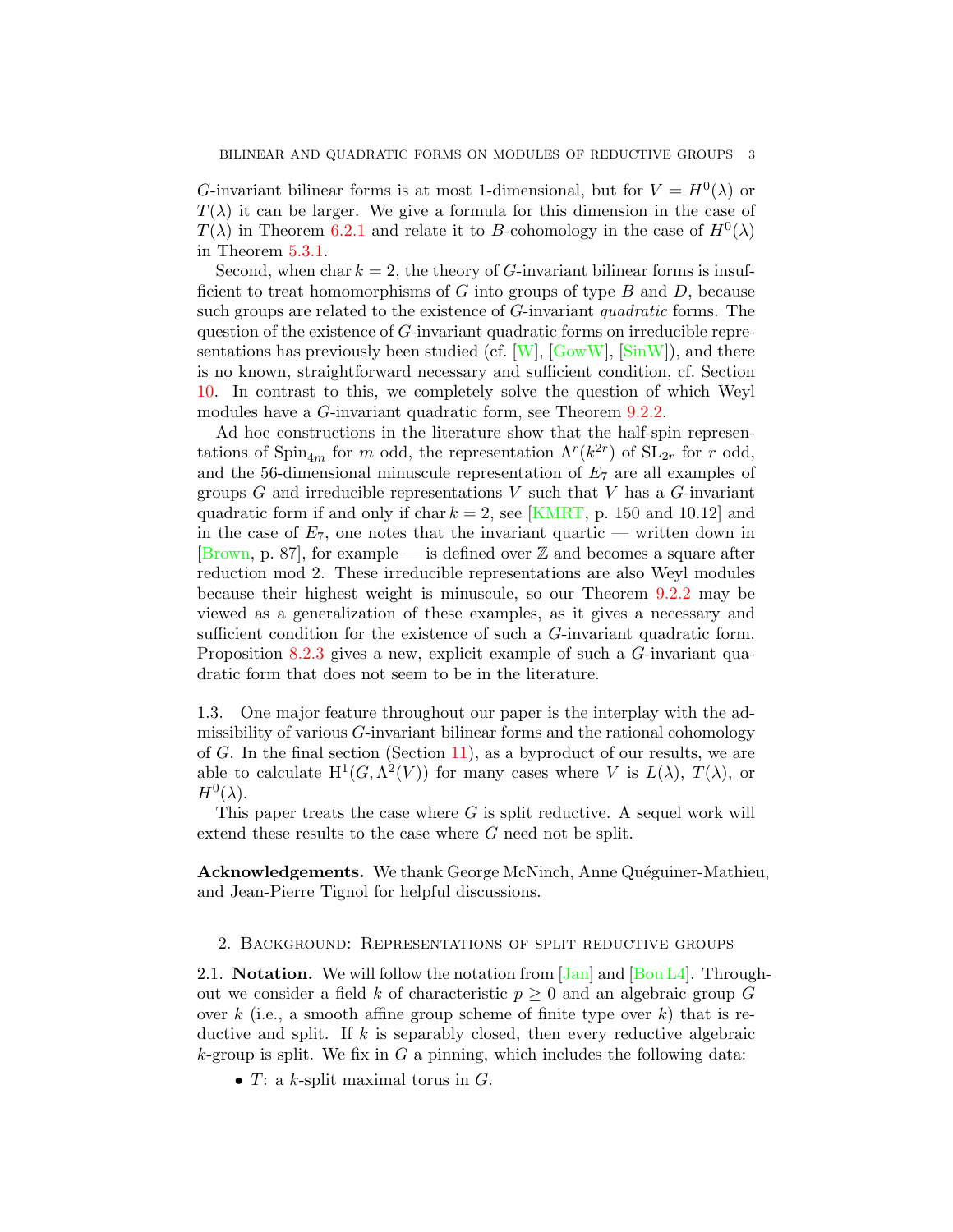- $\Phi$ : the root system of G with respect to T. When referring to short and long roots, when a root system has roots of only one length, all roots shall be considered as both short and long.
- $\Pi = {\alpha_1, \ldots, \alpha_n}$ : the set of simple roots. We adhere to the ordering of the simple roots as given in  $\overline{\text{Jan}}$  (following Bourbaki); see  $(8.2.1)$ for the numbering for type  $C$ .
- $\tilde{\alpha}$ : the maximal root.
- $B$ : a Borel subgroup containing T corresponding to the negative roots.
- $W = N_G(T)/T$ : the Weyl group.
- $w_0$ : longest element in W, relative to the choice of simple roots  $\Pi$ .
- $P := \mathbb{Z}\omega_1 \oplus \cdots \oplus \mathbb{Z}\omega_n$ : the weight lattice, where the fundamental dominant weights  $\omega_i$  are defined by  $\langle \omega_i, \alpha_j \rangle = \delta_{ij}$ ,  $1 \leq i, j \leq n$ .
- $X(T) = \text{Hom}(T, \mathbb{G}_m) \subseteq P$ .
- $\leq$  on P: a partial ordering of weights, for  $\lambda, \mu \in P$ ,  $\mu \leq \lambda$  if and only if  $\lambda - \mu$  is in  $\mathbb{N}\alpha_1 + \cdots + \mathbb{N}\alpha_n$ .
- $P_+ := \mathbb{N}\omega_1 + \cdots + \mathbb{N}\omega_n$ : the dominant weights.
- $X(T)_+ := X(T) \cap P_+.$
- $Q := \mathbb{Z}\Phi$ : the root lattice.

We further define:

- $F: G \to G$ : the Frobenius morphism.
- $G_r = \text{ker } F^r$ : the rth Frobenius kernel of G.
- $M^{[r]}$ : the module obtained by composing the underlying representation for a rational G-module  $M$  with  $F^r$ .
- $H^0(\lambda) := \text{ind}_{B}^{G} \lambda, \ \lambda \in X(T)_{+}$ : the induced module whose character is provided by Weyl's character formula.
- $V(\lambda) := H^0(-w_0\lambda)^*$ : the Weyl module.
- $L(\lambda)$ : the irreducible finite dimensional G-module with highest weight  $\lambda \in X(T)_{+}$ . Its dual is  $L(-w_0\lambda)$ .
- $T(\lambda)$ : Ringel's indecomposable tilting module corresponding to  $\lambda \in$  $X(T)_+$ , as defined in [\[Jan,](#page-25-7) Prop. E.6]. Its dual is  $T(-w_0\lambda)$ .

2.2. Tori. In the case when G is a torus,  $\Phi = \emptyset$ ,  $Q = 0$ , and  $P = X(T) =$  $X(T)_+$ . For each  $\lambda \in X(T)_+$ ,  $L(\lambda) = H^0(\lambda) = V(\lambda) = T(\lambda)$  is onedimensional.

<span id="page-3-0"></span>2.3. Suppose  $G = T_0 \times \prod_{i=1}^n G_i$  for  $T_0$  a split torus and  $G_i$  simple and simply connected. Let  $T_i$  be a maximal split torus in  $G_i$  and take  $T = \prod_{i=0}^n T_i$ ; a pinning of G relative to T is equivalent to fixing a pinning of each  $G_i$  relative to  $T_i$ . Then  $\Phi$  is the union of the root systems of the  $G_i$ . Setting  $P_i$  to be the weight lattice of  $G_i$ , i.e.,  $X(T_i)$ , we find that  $X(T)_+ = P_0 \oplus \bigoplus_i (P_i)_+ = P_+$ .

<span id="page-3-1"></span>**Lemma 2.3.1.** With the notation of the previous paragraph, for  $\lambda_i \in X(T_i)_+$ , we have:

$$
L(\sum \lambda_i) = \otimes L(\lambda_i), \quad V(\sum \lambda_i) = \otimes V(\lambda_i), \quad and \quad H^0(\sum \lambda_i) = \otimes H^0(\lambda_i).
$$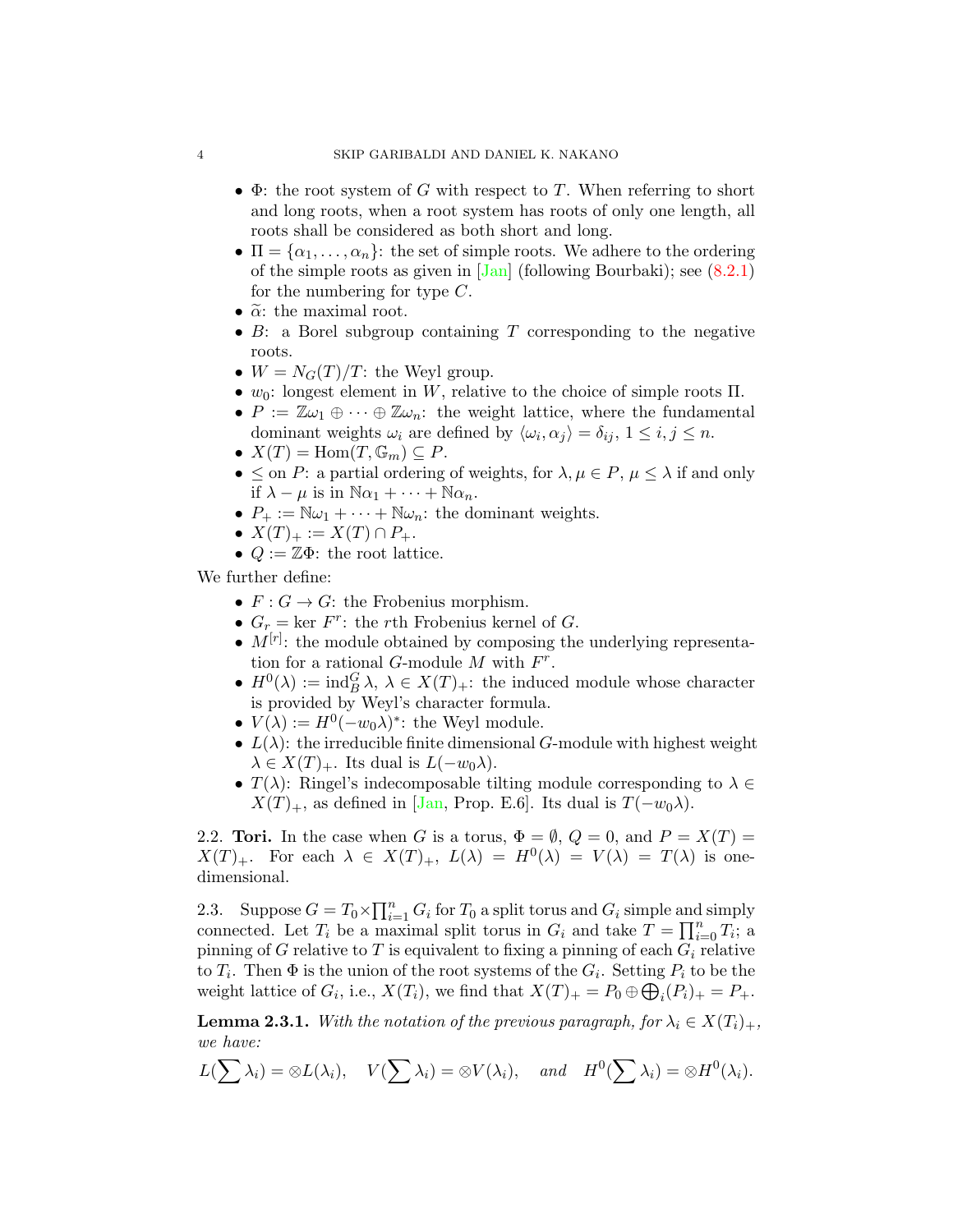*Proof.* The claim for  $H^0$  is [\[Jan,](#page-25-7) Lemma I.3.8]. Dualizing gives the claim for V. For  $L$ , an irreducible representation of  $G$  is a tensor product of irreducible representations of  $T_0$  and of the  $G_i$ , and inspecting highest weights yields the claim.  $\Box$ 

<span id="page-4-3"></span>2.4. For an arbitrary split reductive group  $G$ , there exists a split torus  $T_0$  and split, simple, simply connected groups  $G_1, \ldots, G_n$  as above and a central isogeny  $\pi: T_0 \times \prod G_i \to G$ , all of which are in some sense unique. The quotient  $\pi$  relates the chosen pinning of G relative to T to a pinning of  $T_0 \times \prod G_i$  relative to the split maximal torus  $\pi^{-1}(T)$ <sup>o</sup> such that  $\pi^* X(T)_+ =$  $\prod X(T_i)_+$ , and representations of G induce representations of  $T_0 \times \prod G_i$ . In this way, when proving the results in this paper, it is harmless to assume that G is as in Section [2.3.](#page-3-0)

In later parts of the paper,  $G_1$  will be used to denote the first Frobenius kernel of G; the difference will be clear from context.

### 3. Symmetric Tensors and Symmetric Powers

<span id="page-4-0"></span>3.1. Let  $V$  be a k-vector space.

<span id="page-4-1"></span>**Definition 3.1.1.** The symmetric group  $\Sigma_n$  on n letters acts on  $\otimes^n V$  by permuting the indices of a tensor  $v_1 \otimes \cdots \otimes v_n$ . Define  $S'_n(V) \subseteq \otimes^n V$  via

$$
S_n'(V) = \{ x \in \otimes^n V \mid \sigma x = x \text{ for all } \sigma \in \Sigma_n \};
$$

it is the space of *symmetric tensors*. The symmetrization map  $s : \otimes^n V \to$  $\otimes^n V$  is defined by  $s(x) = \sum_{\sigma \in \Sigma_n} \sigma x$  and

$$
S_n''(V) := \text{im } s \subseteq S_n'(V);
$$

elements of  $S_n''(V)$  are symmetrized tensors. Evidently, if n! is not zero in k, then  $S_n''(V) = S_n'(V)$ .

<span id="page-4-2"></span>Example 3.1.2 (Bilinear forms). The space

$$
\operatorname{Bil} V := V^* \otimes V^*
$$

is the vector space of bilinear forms on  $V$ , and  $S'_{2}(V^*)$  is the subspace of symmetric bilinear forms. If char  $k = 2$ , then  $S_2''(V^{\ast})$  is the span of elements  $x \otimes y - y \otimes x$  for  $x, y \in V^*$ , i.e.,  $S_2''(V^*)$  is the space of alternating bilinear forms.

Regardless of the characteristic of k, we identify  $\otimes^2 V^* \stackrel{\sim}{\rightarrow} \text{Hom}(V, V^*)$ denoted  $b \mapsto \hat{b}$  where  $\hat{b}$  is defined by  $\hat{b}_v := b(v, -)$ . Note that, as our vector spaces are finite-dimensional, the canonical inclusion  $\otimes^n(V^*) \subseteq (\otimes^n V)^*$  is an equality by dimension count, so we omit the unnecessary parentheses from this expression. The (left) radical of b is rad  $b := \ker b$ .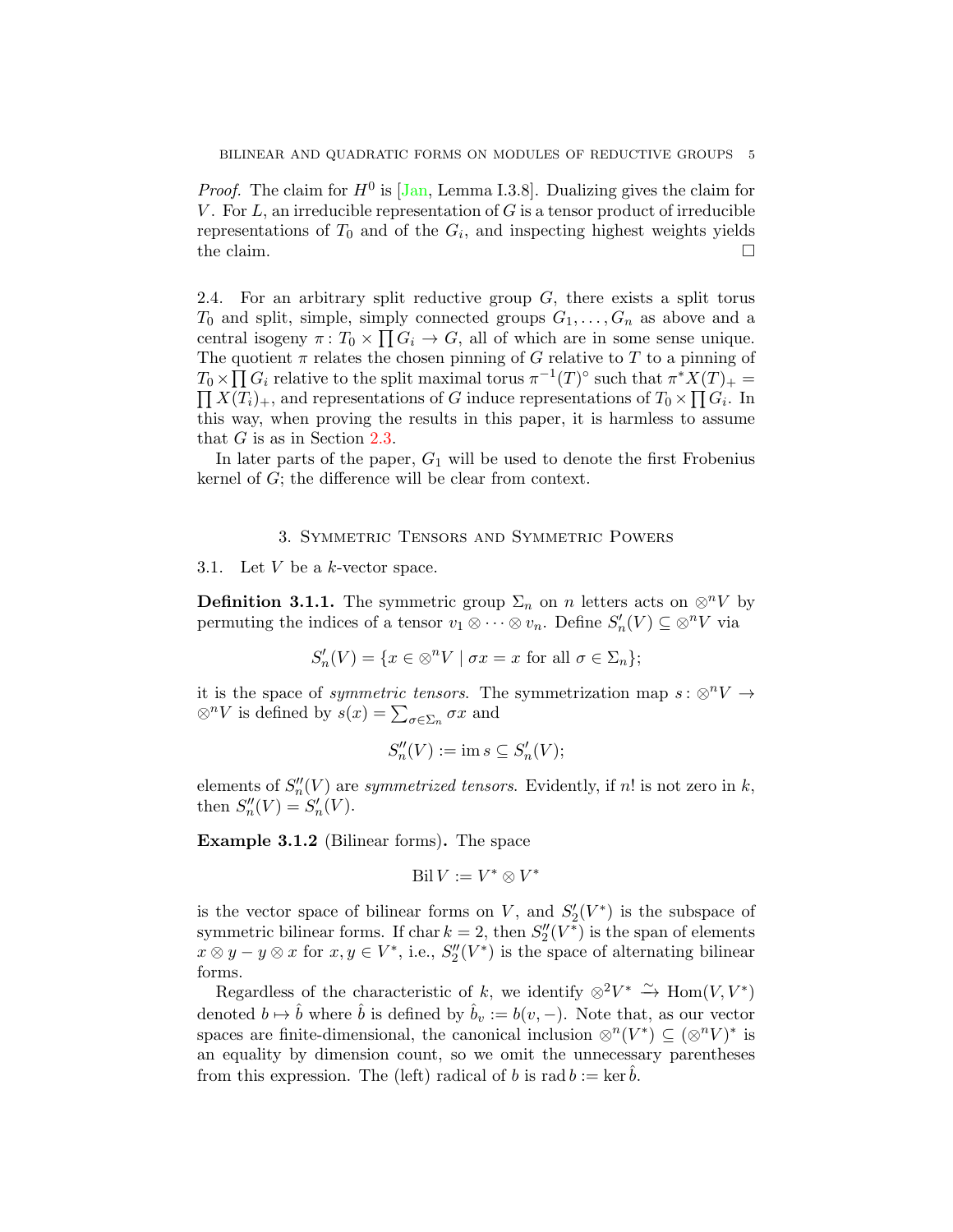3.2. Symmetric powers. The *n*-th symmetric power  $S^{n}(V)$  of V is the image of  $\otimes^n V$  in the quotient of  $\oplus_{i>0} \otimes^i V$  by the 2-sided ideal generated by all elements of the form  $v \otimes v' - v' \otimes v$  for  $v, v' \in V$ ; we write  $\rho : \otimes^n V \to S^n(V)$ for the quotient map. One typically omits the symbol  $\otimes$  when writing elements of  $S<sup>n</sup>(V)$ . If we fix a basis  $v_1, \ldots, v_d$  of V, then  $S<sup>n</sup>(V)$  has basis  $\{v_1^{e_1}v_2^{e_2}\cdots v_d^{e_d} \mid \sum e_i = n\}.$ 

We obtain a commutative diagram (cf. [\[Bou A4,](#page-25-11) §IV.5.8]) of linear maps



The map  $\varphi$  is the multilinearization map  $\varphi(v_1 \cdots v_n) = \sum_{\sigma \in \Sigma_n} v_{\sigma(1)} \otimes \cdots \otimes v_n$  $v_{\sigma(n)}$ . The compositions  $\varphi \psi : S''_n(V) \to S''_n(V)$  and  $\psi \varphi : S^n(\overline{V}) \to S^n(V)$  are multiplication by n!.

Example 3.2.1 (Quadratic forms). The elements of the vector space

$$
Quad V := S^2(V^*)
$$

are the quadratic forms on V. The multilinearization map  $\varphi$  sends a quadratic form q to its polar bilinear form  $b_q := \phi(q)$  given by

$$
b_q(v, v') = q(v + v') - q(v) - q(v').
$$

If  $b_q = 0$ , then q is said to be *totally singular*. The *radical* of q is

rad  $q := \{v \in V \mid v \in \text{rad } b_q \text{ and } q(v) = 0\}.$ 

Evidently rad q is a vector space, and for each extension K of k, rad $(q \otimes K) \supseteq$  $(\text{rad } q) \otimes K$ . If char  $k \neq 2$ , then rad  $q = \text{rad } b_q$  and the only totally singular quadratic form is the zero form.

We refer to **EKM** for background concerning quadratic forms over a field, including the case char  $k = 2$ .

### 3.3. Alternating tensors.

**Definition 3.3.1.** We define subspaces  $A_n''(V) \subseteq A_n'(V) \subseteq \otimes^n V$  via setting

$$
A'_n(V) := \{ x \in \otimes^n V \mid \sigma x = (\text{sign}\,\sigma) x \text{ for all } \sigma \in \Sigma_n \}
$$

and  $A_n''(V)$  to be the image of the skew-symmetrization map  $\alpha : \otimes^n V \to$  $A'_n(V)$  defined via  $\alpha(x) = \sum_{\sigma \in \Sigma_n} (\text{sign}\,\sigma) \cdot \sigma x$ . These subspaces are analogous to the symmetric tensors in Definition [3.1.1.](#page-4-1)

Evidently, the restriction of  $\alpha$  to  $A'_n(V)$  acts as multiplication by n!. We may identify  $\Lambda^2(V)$  with  $A_2''(V)$  and  $\Lambda^2(V^*)$  with the space of alternating bilinear forms on V (as  $\Lambda^2(V^*) = \Lambda^2(V)^*$ ), i.e., the forms  $b \in V^* \otimes V^*$  such that  $b(v, v) = 0$  for all  $v \in V$ . If char  $k = 2$ ,  $A'_2(V^*) = S'_2(V^*)$  is the space of symmetric bilinear forms on V and  $A_2''(V^*)$  is a proper subspace of  $A_2'(V^*)$ for nonzero  $V$ .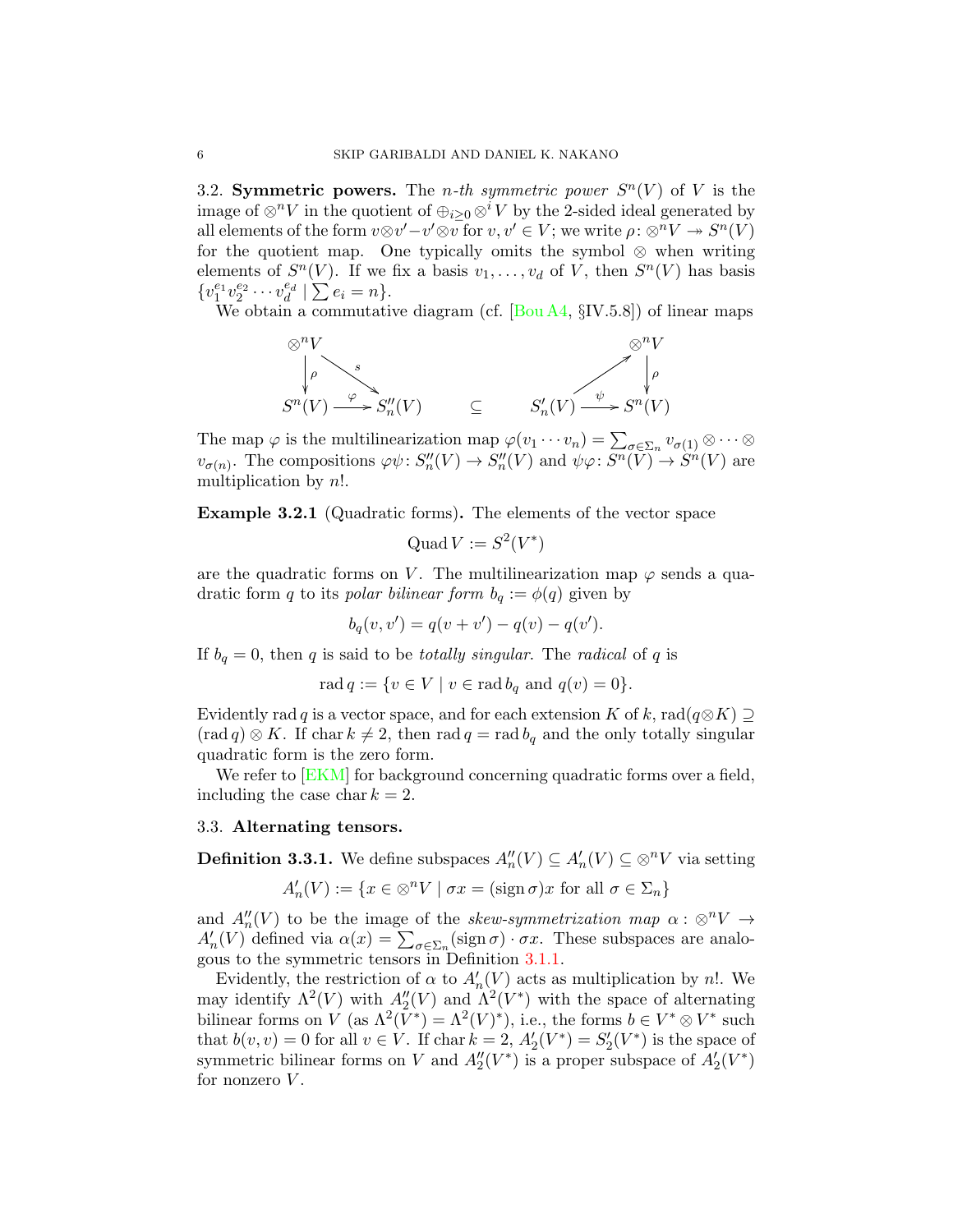<span id="page-6-1"></span>The sequences

$$
(3.3.2) \t 0 \longrightarrow S'_2(V) \longrightarrow V \otimes V \stackrel{\alpha}{\longrightarrow} \Lambda^2(V) \longrightarrow 0
$$

and

<span id="page-6-0"></span>
$$
(3.3.3) \t 0 \longrightarrow \Lambda^2(V) \longrightarrow V \otimes V \stackrel{\rho}{\longrightarrow} S^2(V) \longrightarrow 0
$$

are exact. If char  $k \neq 2$ , then both sequences split and encode the direct sum decomposition:  $V \otimes V \cong \Lambda^2(V) \oplus S^2(V)$ .

3.4. Representations. If  $V$  is a representation of a group  $G$ , then so are the vector spaces deduced from V such as  $S_2''(V^*)$ .

If char  $k \neq 2$ , then replacing V with  $V^*$  in  $(3.3.3)$  gives a direct sum decomposition  $(\text{Bil } V)^G \cong (\Lambda^2 V^*)^G \oplus (\text{Quad } V)^G$ . Furthermore, if  $(\text{Bil } V)^G =$  $kb$  for some nonzero  $b$ , then  $b$  is either symmetric or alternating.

However, when char  $k = 2$  the situation is slightly different.

<span id="page-6-4"></span>**Lemma 3.4.1.** Suppose char  $k = 2$  and V is a representation of a group G such that  $(\text{Bil }V)^G = kb$  for some nonzero b. Then b is symmetric and the quadratic form  $\psi(b)$  is totally singular.

*Proof.* The exact sequence  $(3.3.2)$  yields an exact sequence

$$
0 \longrightarrow S_2'(V^*)^G \longrightarrow (\text{Bil } V)^G \longrightarrow \Lambda^2(V^*)^G,
$$

and  $\alpha(b) = mb$  for some  $m \in k$ . Writing down a Gram matrix M for b with respect to some basis of V, the equation  $\alpha(b) = mb$  says that  $M-M^t = mM$ , hence  $m = 0$ , i.e., b is symmetric.

For the second claim, suppose  $\varphi\psi(b) \neq 0$ . Then the alternating form  $\varphi\psi(b)$  equals nb for some  $n \in k^{\times}$ , thus b is alternating and  $\psi(b) = 0$ . This is a contradiction, hence  $\varphi \psi(b) = 0$ .

3.5. Symmetric p-linear forms versus symmetric powers of degree p. We now return to the notions introduced in this section in the special case where k has characteristic  $p \neq 0$ , and compare the symmetrized p-linear tensors,  $S_p''(V)$ , and the symmetric powers of degree p,  $S^p(V)$ .

Consider, for example, the case where V has basis  $v_1, v_2$  and  $p = 3$ . Then  $S_3''(V)$  is 2-dimensional with basis  $v_i \otimes v_i \otimes v_{3-i} + v_i \otimes v_{3-i} \otimes v_i + v_{3-i} \otimes v_i \otimes v_i$  $v_i = \varphi(v_i^2 v_{3-i})/2$  for  $i = 1, 2$ . This contradicts the (erroneous) formula for dim  $S_p''(V)$  given in Exercise 5b from Chapter III, §6 of [\[Bou A1\]](#page-24-1); a correct formula is implicit in the following result.

<span id="page-6-3"></span>**Proposition 3.5.1.** Suppose char  $k = p$ . Then the sequence

<span id="page-6-2"></span>
$$
(3.5.2) \t 0 \longrightarrow V^{[1]} \longrightarrow S^p(V) \stackrel{\varphi}{\longrightarrow} S_p''(V) \longrightarrow 0
$$

is exact and  $S'_p(V)$  is a direct sum of  $S''_p(V)$  and the k-span of  $\{\otimes^p v \mid v \in V\}$ .

Proof. For exactness, the only thing to check is exactness at the middle term  $S^p(V)$ . Fix a basis  $v_1, \ldots, v_d$  of V and form the corresponding basis  $\mathscr{B} = \{v_1^{e_1}v_2^{e_2}\cdots v_d^{e_d} \mid \sum e_i = p\}$  of  $S^p(V)$ . We partition  $\mathscr{B}$  as  $X = \{v_i^p\}$  $\binom{p}{i}$  | 1  $\leq$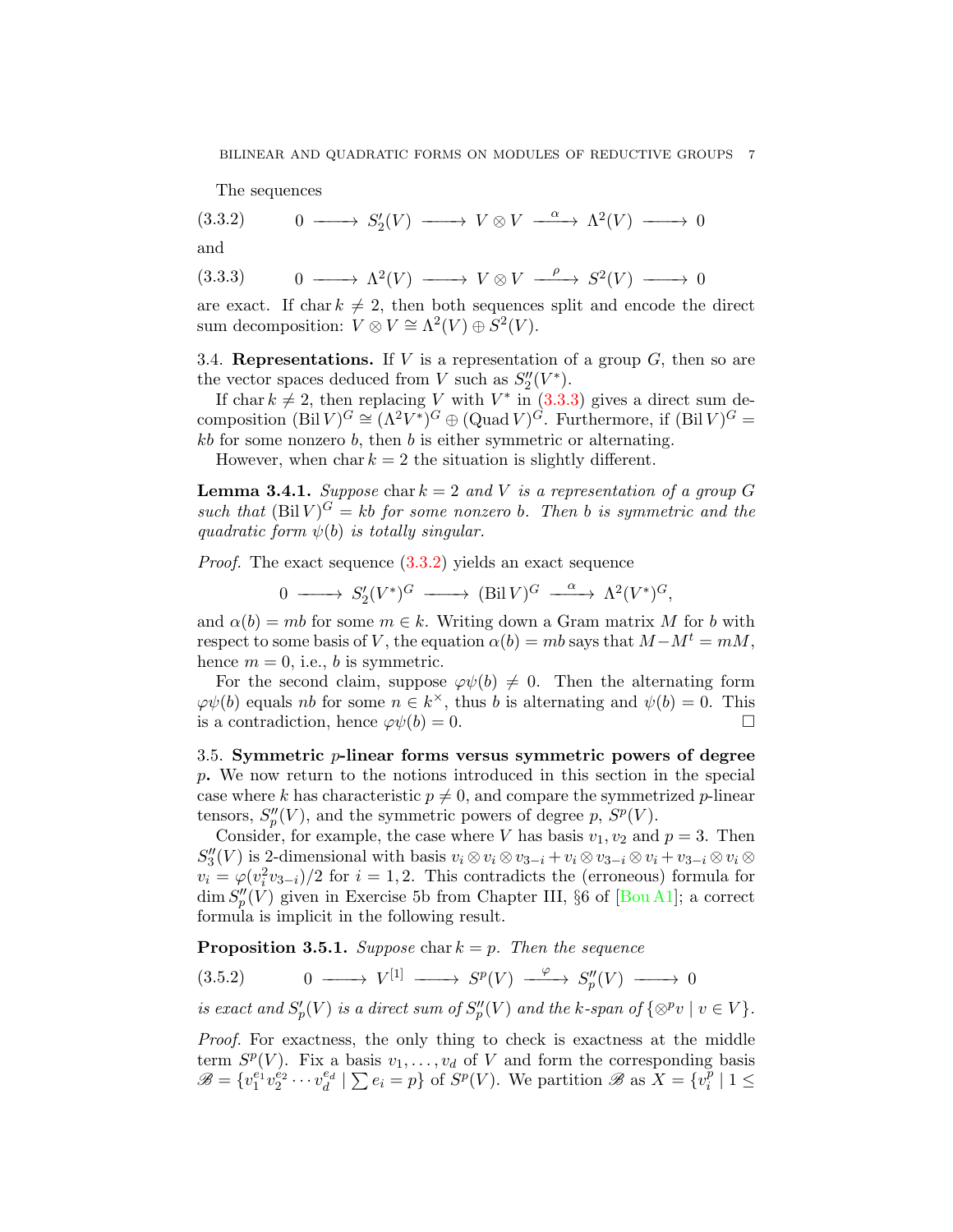$i \leq d$  and  $Y = \mathscr{B} \setminus X$ . We may identify  $V^{[1]}$  with the k-span of X, because, for any  $v = \sum c_i v_i \in V$ , we have  $v^p = \sum c_i^p$  $_{i}^{p}v_{i}^{p}$  $\frac{p}{i}$ .

For an element  $v_1^{e_1}v_2^{e_2}\cdots v_d^{e_d}$ , we define

$$
h := (\otimes^{e_1} v_1) \otimes (\otimes^{e_2} v_2) \otimes \cdots \otimes (\otimes^{e_d} v_d) \quad \in \otimes^p V
$$

and H to be the stabilizer in  $\Sigma_p$  of h. Clearly,

$$
\varphi(v_1^{e_1}v_2^{e_2}\cdots v_d^{e_d}) = |H| \cdot \sum_{\sigma \in \Sigma_p/H} \sigma h.
$$

Therefore, for  $v_i^p \in X$ , we have  $H = \Sigma_p$ , so  $\varphi(v_i^p)$  $\binom{p}{i} = p! \cdot h = 0.$  For  $h = v_1^{e_1} \cdots v_d^{e_d} \in Y$ , the size of H is  $e_1!e_2! \cdots e_d!$ , which is not divisible by p, hence  $\varphi(h)$  is in  $k^{\times} \cdot \sum_{\sigma \in \Sigma_p/H} \sigma h$ . For distinct cosets  $\sigma H$  and  $\sigma' H$  of H, the elements  $\sigma H \cdot h$  and  $\sigma' H \cdot h$  are linearly independent in  $\otimes^p V$ , so it follows that ker  $\varphi = \text{span}(X) = \text{im } V^{[1]}$ .

From this argument, the final claim is clear.

$$
\qquad \qquad \Box
$$

Replacing V with  $V^*$ , we may view sequence  $(3.5.2)$  as relating homogeneous polynomials of degree p and symmetric p-linear forms.

**Definition 3.5.3.** For k a field of characteristic p, a symmetric p-linear form f is *characteristic* if  $f(v, v, \ldots, v) = 0$  for all  $v \in V$ . For  $p = 2$ , a characteristic symmetric 2-linear form is nothing but an alternating bilinear form.

<span id="page-7-0"></span>**Corollary 3.5.4.** For every vector space V over a field of characteristic p,  $S_p''(V^*)$  is the space of symmetric p-linear forms on V that are characteristic.

*Proof.* For  $f \in S'_p(V^*)$ , f is not characteristic iff  $f(v_1, v_1, \ldots, v_1) \neq 0$  for some  $v_1 \in V$  iff with respect to some basis  $v_1, \ldots, v_n$  of V with dual basis  $x_1, \ldots, x_n$ , when we write f in terms of the dual basis, we find a nonzero multiple of  $\otimes^p x_1$ . Proposition [3.5.1](#page-6-3) gives the claim.

For a different view on Proposition [3.5.1](#page-6-3) and Corollary [3.5.4,](#page-7-0) see [\[DV,](#page-25-13) Section 3, esp. Theorem 3.4].

<span id="page-7-3"></span>**Corollary 3.5.5.** Suppose char  $k = p$  and V is a representation of an algebraic group G.

- <span id="page-7-2"></span>(a) If V has no codimension-1 G-submodules, then  $\varphi: S^p(V^*)^G \to S_p''(V^*)^G$ is injective.
- <span id="page-7-1"></span>(b) If  $H^1(G, V^{*[1]}) = 0$ , then  $\varphi \colon S^p(V^*)^G \to S_p''(V^*)^G$  is surjective.

Part [\(b\)](#page-7-1), in the special case  $p = 2$ , can be found in [\[W,](#page-26-1) Satz 2.5].

*Proof.* Taking the exact sequence  $(3.5.2)$ , replacing V with  $V^*$ , and taking fixed submodules gives the exact sequence

$$
(V^{*[1]})^G \xrightarrow{\hspace{1cm}} S^p(V^*)^G \xrightarrow{\hspace{1cm}} S_p''(V^*)^G \xrightarrow{\hspace{1cm}} H^1(G,V^{*[1]}).
$$

From this, [\(b\)](#page-7-1) is clear. For [\(a\)](#page-7-2), if  $(V^*)^G = 0$ , then  $(V^{*[1]})^G = 0$ .

$$
\Box
$$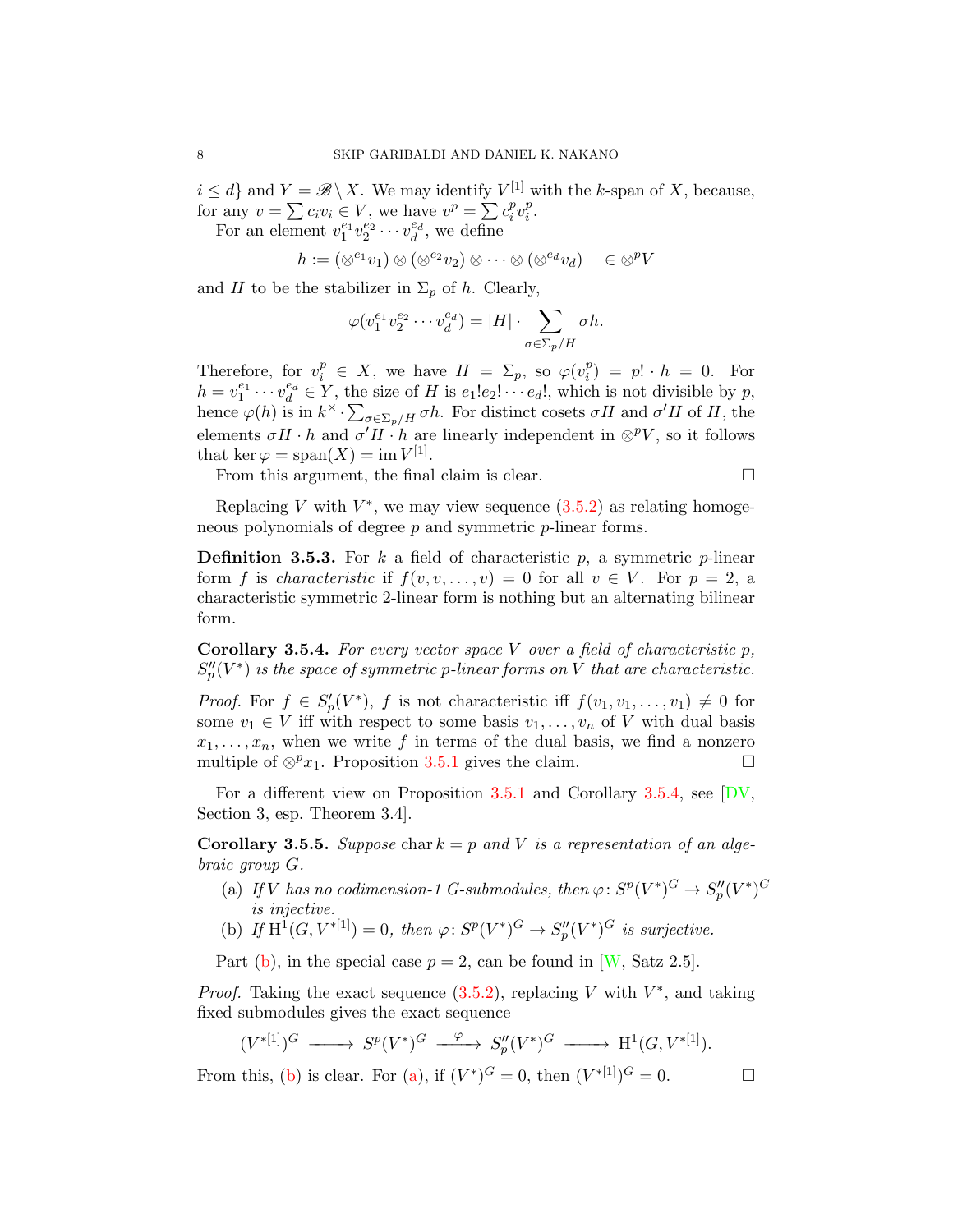4. Bilinear Forms on Irreducible and Weyl Modules

<span id="page-8-0"></span>4.1. Bilinear forms on irreducible modules. The proof in the case  $k =$  $\mathbb C$  given in [\[GW09,](#page-25-2) Th. 3.2.13, 3.2.14] shows that, for every field k and every  $\lambda \in X(T)_+$ ,  $(\text{Bil } L(\lambda))^G$  is nonzero if and only if  $\lambda = -w_0\lambda$ , if and only if  $(Bil L(\lambda))^G = kb$  for some nondegenerate b.

Suppose these conditions hold. If char  $k \neq 2$ , then the splitting of sequence  $(3.3.3)$  shows that b is symmetric or skew-symmetric. If char  $k = 2$ and  $\lambda \neq 0$ , then b is alternating. Indeed, in that case b is symmetric with  $\psi(b)$  totally singular by Lemma [3.4.1,](#page-6-4) but  $\psi(b)$  is the zero quadratic form by Corollary  $3.5.5(a)$  $3.5.5(a)$ , i.e., b is alternating, as claimed.

4.2. Reducible modules. The material in the preceding subsection is enough to determine  $(Bil V)^G$  when V is semisimple. We now consider arbitrary (finite-dimensional) representations  $V$ . Recall that the socle, denoted by soc  $V$ , is the largest semisimple submodule of  $V$ . The head of  $V$ , denoted by head  $V$ , is the maximal semisimple quotient; the kernel of the map  $V \rightarrow$  head V is the *radical* of V, denoted by rad V. The following observation has many applications.

<span id="page-8-1"></span>**Lemma 4.2.1.** Let  $U \subseteq \text{rad } V$ . If U and (head V)<sup>\*</sup> have no common composition factors, then the pullback  $(\text{Bil } V/U)^G \to (\text{Bil } V)^G$  is an isomorphism.

*Proof.* Suppose first that U is simple. The induced map  $\text{Bil}(V/U) \rightarrow \text{Bil}V$ is obviously injective and G-equivariant. For every  $\hat{b} \in \text{Hom}_G(V, V^*)$ , we have

$$
\hat{b}(U) \subseteq \operatorname{soc}(V^*) = (\operatorname{head} V)^*,
$$

so by hypothesis  $b$  vanishes on  $U$ . Furthermore,  $b$  induces a homomorphism head  $V \to \text{head}(V^*) \to U^*$ , which must also vanish by the hypothesis, hence every element of  $\hat{b}(V)$  vanishes on U, and  $\hat{b}$  is in the image of  $Hom_G(V/U, (V/U)^*) \to Hom_G(V, V^*)$ , as claimed.

The general case follows by induction on the length of a composition series for U, because for simple  $U_0 \subseteq \text{rad } V$  we have  $\text{rad}(V)/U_0 = \text{rad}(V/U_0)$  and  $head(V/U_0) = head(V)$ .

4.3. Weyl modules. For each  $\lambda \in X(T)_+$ , the Weyl module  $V(\lambda)$  has head  $L(\lambda)$  and therefore rad  $V(\lambda)$  is the kernel of the map  $V(\lambda) \to L(\lambda)$ from [\(1.2.1\)](#page-1-0). Note that rad  $V(\lambda) = 0$  iff  $V(\lambda)$  is irreducible iff all maps in [\(1.2.1\)](#page-1-0) are isomorphisms.

**Example 4.3.1.** Let G be an adjoint group of type  $B_n$  over a field k, hence it is  $SO(V, q)$  for a quadratic form q on a  $(2n+1)$ -dimensional vector space V by  $[KMRT, p. 364]$  $[KMRT, p. 364]$ . The G-module V can be identified with the Weyl module  $V(\omega_1)$ . If char  $k=2$ , the radical of the bilinear form rad  $b_q$  (whose definition is recalled in Example [3.1.2\)](#page-4-2) is 1-dimensional, the irreducible representation  $L(\omega_1)$  is  $V(\omega_1) / \text{rad } b_q$ , and  $H^0(\lambda) = V^*$  has a unique proper submodule,  $L(\omega_1)$ .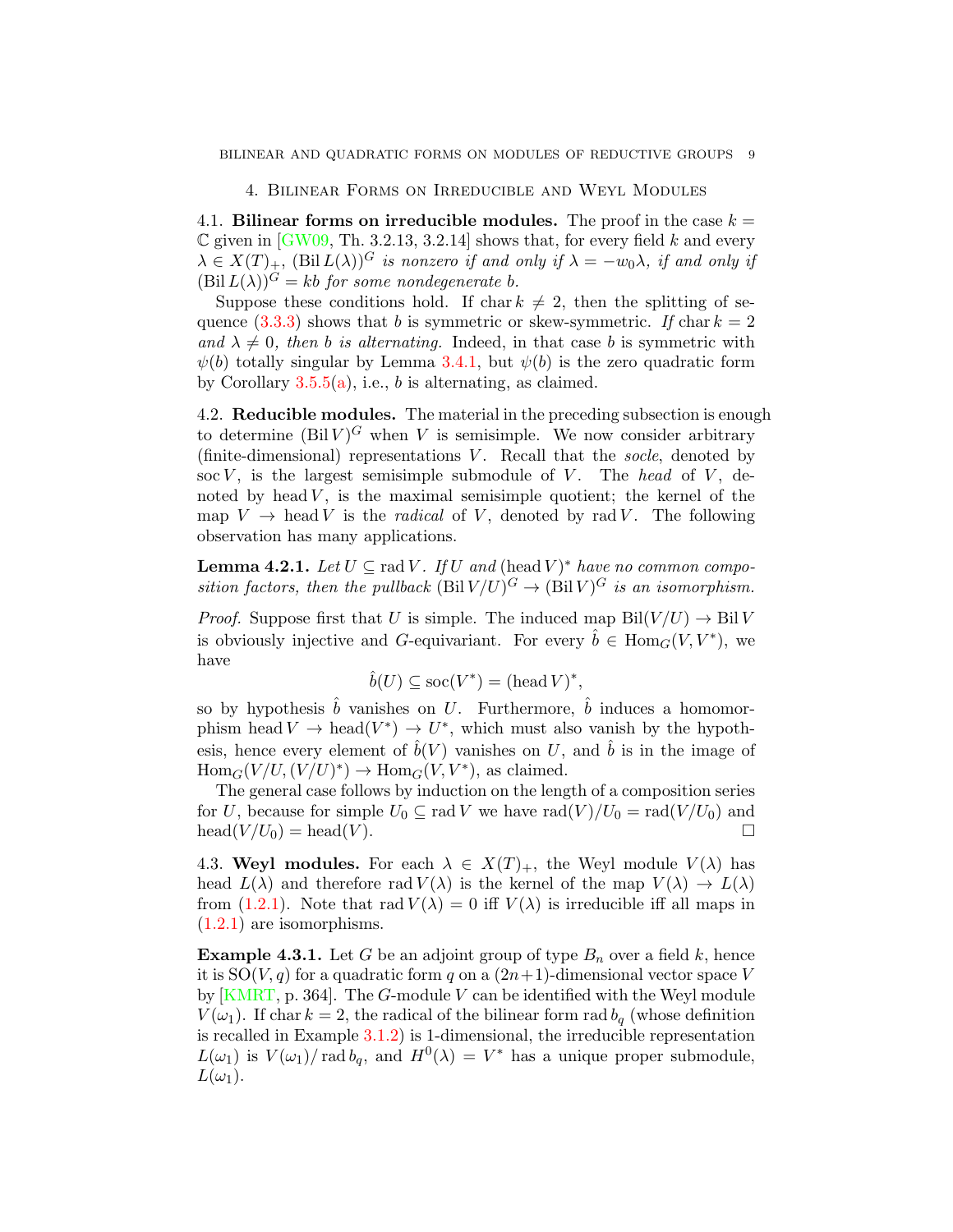<span id="page-9-0"></span>**Lemma 4.3.2.** For  $\lambda \in X(T)_+$ , the surjection  $V(\lambda) \to L(\lambda)$  induces an isomorphism  $(Bil L(\lambda))$ <sup>G</sup>  $\stackrel{\sim}{\to} (Bil V(\lambda))$ <sup>G</sup>.

Proof #1.  $(\text{Bil } V(\lambda))$ <sup>G</sup> = Hom<sub>G</sub> $(V(\lambda), H^0(-w_0\lambda))$ , which is k (iff  $\lambda = -w_0\lambda$ ) or 0. Thus the induced map  $(Bil L(\lambda))$ <sup>G</sup>  $\rightarrow (Bl l V(\lambda))$ <sup>G</sup> is onto.

*Proof #2.* Apply Lemma [4.2.1](#page-8-1) with  $U = \text{rad } V(\lambda)$ , using Lemma [5.1.1](#page-11-1) to see that  $L(-w_0)$  is not a composition factor of U. □

**Definition 4.3.3.** We say a representation V of G is symplectic if there is a nonzero *G*-invariant alternating bilinear form on V (i.e.,  $\Lambda^2(V^*)^G \neq 0$ ) and V is orthogonal if  $(\text{Quad } V)^G \neq 0$ . Clearly, if char  $k \neq 2$ , a representation  $V(\lambda)$  or  $L(\lambda)$  can be symplectic or orthogonal or neither, but not both. If char  $k = 2$  and  $\lambda \neq 0$ , it can be symplectic, both orthogonal and symplectic, or neither.

<span id="page-9-1"></span>4.4. Integral models. As G is a split reductive group, there is a split reductive group scheme  $G_{\mathbb{Z}}$  over  $\mathbb{Z}$  such that  $G_{\mathbb{Z}} \times k$  is isomorphic to G [\[Gro11\]](#page-25-14). Moreover, for each  $\lambda \in X(T)_+$  there is a representation  $V(\lambda, \mathbb{Z})$  of  $G_{\mathbb{Z}}$  such that base change identifies  $V(\lambda, \mathbb{Z}) \times k$  with the Weyl module  $V(\lambda)$ of G over k. Consequently, it makes sense to write  $V(\lambda, K)$  for the Weyl module  $V(\lambda, \mathbb{Z}) \times K$  of  $G_{\mathbb{Z}} \times K$ , for any field K. We use this convention when we want to emphasize the field of definition.

Suppose that  $\lambda = -w_0\lambda$ , so  $V(\lambda, \mathbb{C})$  is orthogonal or symplectic; the recipe described in [\[GW09\]](#page-25-2) will tell which. Because  $V(\lambda, \mathbb{Q})$  is also self-dual, there is a nonzero  $(G_{\mathbb{Z}} \times \mathbb{Q})$ -invariant bilinear form on  $V(\lambda, \mathbb{Q})$ , and by clearing denominators we may assume it is indivisible and defined on  $V(\lambda, \mathbb{Z})$  with values in Z. From this we find: when char  $k \neq 2$ ,  $V(\lambda, k)$  is orthogonal (resp., symplectic) iff  $V(\lambda, \mathbb{C})$  is orthogonal (resp., symplectic).

For any k, if  $V(\lambda, \mathbb{C})$  is orthogonal, then we can similarly use the symmetric bilinear form on  $V(\lambda, \mathbb{Q})$  to construct a  $(G_{\mathbb{Z}} \times \mathbb{Q})$ -invariant quadratic form that is nonzero and indivisible on  $V(\lambda, \mathbb{Z})$  and so conclude that  $V(\lambda, k)$ is orthogonal. The converse of this is false, see for example Proposition [8.2.3.](#page-18-0)

Entirely parallel remarks hold for the induced module,  $H^0(\lambda)$ .

<span id="page-9-2"></span>4.5. Reduced Killing Form. Let G be a split quasi-simple group defined over Z. the highest root  $\tilde{\alpha}$  is in  $X(T)_+$  and the Weyl module  $V(\tilde{\alpha}, \mathbb{Z})$  is the Lie algebra  $\tilde{\mathfrak g}$  of the simply connected cover  $\tilde{G}$  of G [\[Ga,](#page-25-15) 2.5]. Dividing the Killing form of  $\tilde{\mathfrak{g}}$  by twice the dual Coxeter number  $h^{\vee}$  gives an even and indivisible symmetric bilinear form — cf. [\[GN,](#page-25-16) p. 633] or [\[SpSt,](#page-26-3) pp. 180, 181] — so there exists a unique indivisible quadratic form s so that  $2h^{\vee} \cdot b_s$ is the Killing form  $\kappa$ . It is called the *reduced Killing quadratic form* on  $\tilde{\mathfrak{g}}$ .

We now sketch how to determine the isomorphism class of s over any field k. It is harmless to assume that G is simply connected. The roots  $\Phi$  and simple roots  $\Pi$  index a basis  $\{h_\delta \mid \delta \in \Pi\} \cup \{x_\alpha, x_{-\alpha} \mid \alpha \in \Phi\}$  for Lie(G). As s is invariant under T, it vanishes on each  $x_{\pm\alpha}$ , and it quickly follows that s is an orthogonal sum of its restrictions to Lie(T) and  $\mathbb{Z}x_{\alpha} + \mathbb{Z}x_{-\alpha}$  for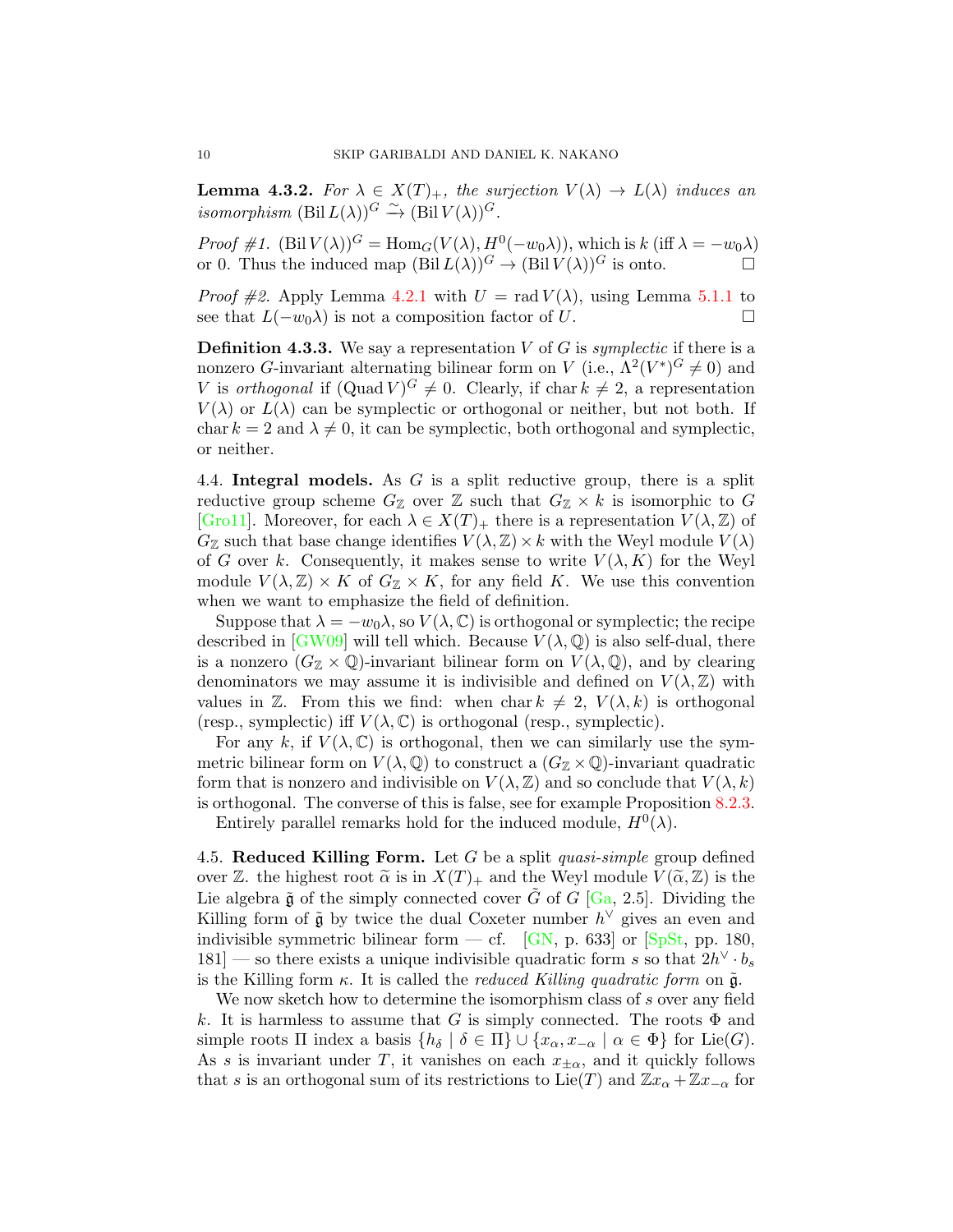each  $\alpha \in \Phi$ . Put r for the square-length ratio of long roots to short roots, so  $r \in \{1, 2, 3\}$ . The calculations in [\[SpSt,](#page-26-3) pp. 180, 181] show that  $\mathbb{Z}x_{\alpha} + \mathbb{Z}x_{-\alpha}$ contributes a zero form to  $s \otimes k$  if  $\alpha$  is short and r is zero in k, otherwise it contributes a hyperbolic plane.

As for the restriction to  $Lie(T)$ , recall that there is a unique positivedefinite quadratic form  $q^{\vee}$  on the coroot lattice  $Q^{\vee}$  (for the simple root system  $\Phi$  of G) that takes the value 1 on short coroots and r on long coroots. Since s restricts to a Weyl-invariant form on  $Lie(T)$ , the formulas in  $[SpSt]$ show that the restriction of s to Lie(T) is  $q^{\vee}$ . In summary, s ⊗ k is an orthogonal sum of hyperbolic planes, a zero form (if char k | r) and  $q^{\vee} \otimes k$ .

To calculate  $q^{\vee} \otimes k$ , fix a basis  $\alpha_1^{\vee}, \ldots, \alpha_n^{\vee}$  of simple coroots and set C to be the Cartan matrix with respect to the basis  $\alpha_1, \ldots, \alpha_n$  of simple roots. For  $D$  the diagonal matrix whose  $i$ -th diagonal entry is the square-length  $q^{\vee}(\alpha_i^{\vee})$  of  $\alpha_i^{\vee}$ , the product DC is a symmetric integer matrix with even entries on the diagonal, and

(4.5.1) 
$$
q^{\vee}(v) = \frac{1}{2}v^{T}DCv \text{ for } v \in Q^{\vee}.
$$

In case char  $k = 2$ , formulas for the isometry class of s can be found in [\[BaC,](#page-24-0) §3].

<span id="page-10-0"></span>4.6. A uniserial example. Let  $\lambda, \mu \in X(T)_+$  such that  $\mu = -w_0\mu$ , and let V be a uniserial G-module with composition factors

<span id="page-10-2"></span>
$$
L(\mu), L(\lambda), L(\mu).
$$

Note that V does not satisfy the hypotheses of Lemma [4.2.1.](#page-8-1)

**Example 4.6.1.** If  $\lambda = -w_0\lambda$  and  $\text{Ext}^1_G(L(\lambda), L(\mu)) = k$ , then  $\dim(\text{Bil } V)^G =$ 2. To see why this is so, note that  $V^*$  is also uniserial with the same composition factors, and that the corresponding module diagrams in the sense of [\[BC\]](#page-24-2) are "rigid" by the hypothesis on Ext, so by Proposition 6.5 of ibid. we can read off the elements of  $Hom_G(V, V^*)$  from the diagrams—clearly  $\text{Hom}_G(V, V^*)$  is 2-dimensional with a basis consisting of an isomorphism and a map that sends V onto  $\operatorname{soc}(V^*)$ .

The following provides a tool to check the Ext hypothesis in the example.

<span id="page-10-1"></span>**Lemma 4.6.2.** If  $V(\lambda_2)$  has two composition factors  $L(\lambda_2)$  and  $L(\lambda_1)$  (with  $L(\lambda_1)$  as the socle) and  $H^0(\lambda_1) = L(\lambda_1)$ , then  $\text{Ext}^1_G(L(\lambda_1), L(\lambda_2)) \cong k$ .

*Proof.* Apply  $\text{Hom}_G(?, L(\lambda_1))$  to the exact sequence

$$
0 \longrightarrow L(\lambda_1) \longrightarrow V(\lambda_2) \longrightarrow L(\lambda_2) \longrightarrow 0
$$

to get

$$
\text{Hom}_G(V(\lambda_2), L(\lambda_1)) \to \text{Hom}_G(L(\lambda_1), L(\lambda_1)) \to
$$
  

$$
\to \text{Ext}^1_G(L(\lambda_2), L(\lambda_1)) \to \text{Ext}^1_G(V(\lambda_2), L(\lambda_1)).
$$

The first term is zero because  $\lambda_1 \neq \lambda_2$ . The last term is zero by [\[Jan,](#page-25-7) Prop. II.4.16] because  $L(\lambda_1)$  has a good filtration.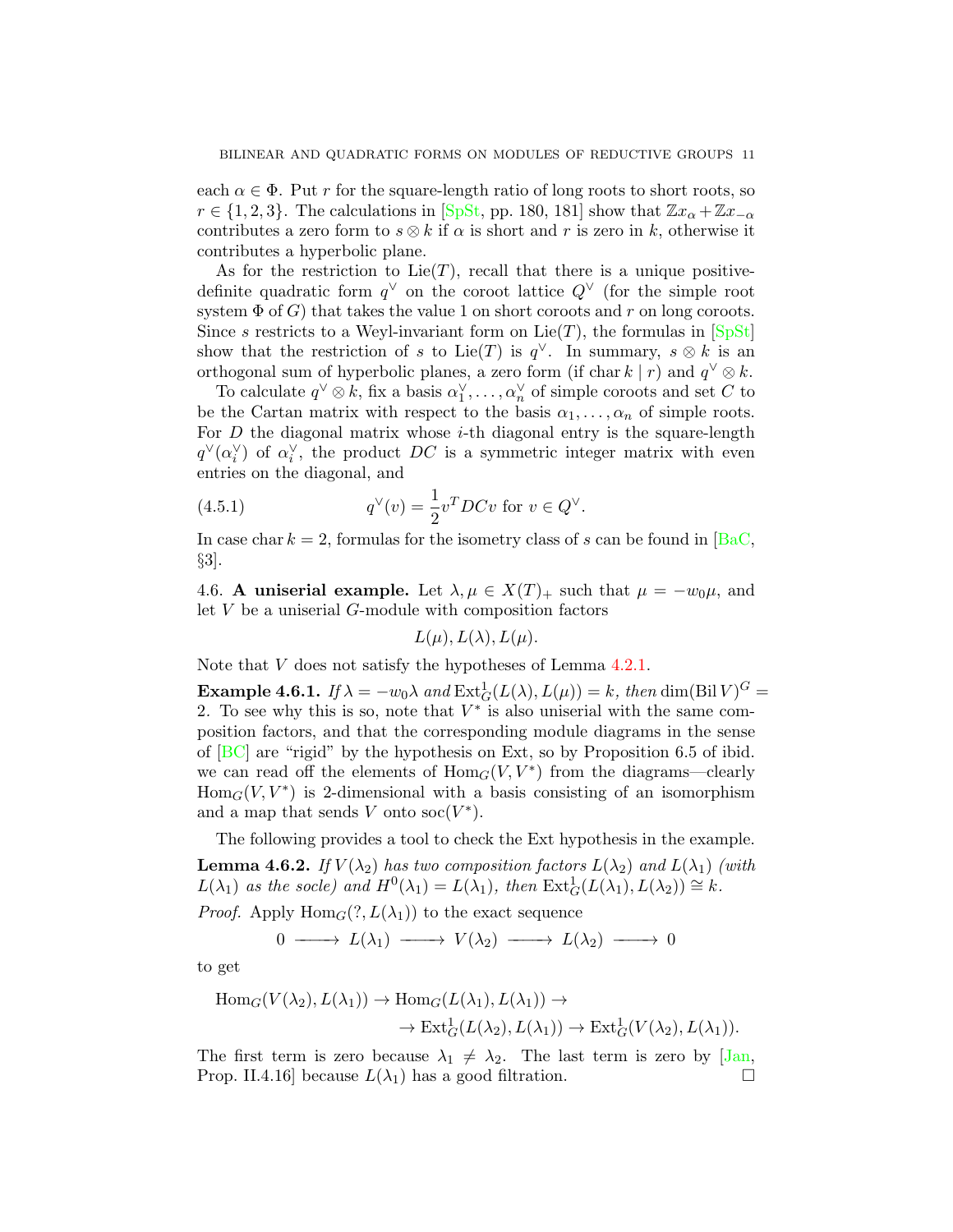5. Bilinear Forms on Induced Modules

<span id="page-11-0"></span>5.1. The theory of bilinear forms on an induced module  $H^0(\lambda)$  is notably different from that for irreducible and Weyl modules, and in general the forms on  $H^0(\lambda)$  need not have much to do with  $L(\lambda)$ . We start with the following basic lemma.

<span id="page-11-1"></span>**Lemma 5.1.1.** If  $\lambda \in P_+$  and  $-w_0\lambda$  are comparable in the partial ordering on P, then  $\lambda = -w_0\lambda$ .

*Proof.*  $-w_0\lambda = \lambda + \sigma$  for  $\sigma$  a sum of positive roots or a sum of negative roots. Applying  $-w_0$  to both sides and subtracting, we find that  $\sigma = w_0 \sigma$ , but  $w_0$ interchanges positive and negative roots, hence  $\sigma = 0$ , i.e.,  $\lambda = -w_0\lambda$ .  $\Box$ 

Then we find:

<span id="page-11-2"></span>**Lemma 5.1.2.** If  $H^0(\lambda)$  is reducible, then the pullback

 $(Bil H^0(\lambda)/L(\lambda))^G \to (Bil H^0(\lambda))^G$ 

is an isomorphism.

*Proof.* The dual of head  $H^0(\lambda)$  is the socle of  $H^0(\lambda)^* = V(-w_0\lambda)$ . By Lemma [5.1.1,](#page-11-1)  $\lambda$  cannot be less than  $-w_0\lambda$ , and therefore  $L(\lambda)$  cannot be a component of the socle. The conclusion follows by Lemma [4.2.1.](#page-8-1)  $\Box$ 

**Example 5.1.3.** Let  $G$  be a quasi-simple group. Then

 $\dim(\text{Bil } H^0(\widetilde{\alpha}))^G =$  $\sqrt{ }$  $\int$  $\mathcal{L}$ 4 if char  $k = 2$  and G has type  $D_n$  for  $n \geq 4$  and even; 2 if char  $k = 2$  and G has type  $B_n$  or  $C_n$  with  $n \geq 2$ ; 1 otherwise.

Note that the dimension can be bigger than 1, unlike for irreducible and Weyl modules. To see the claim, we combine Lemma [5.1.2](#page-11-2) with the preceding discussion and with the G-module structure of  $V(\tilde{\alpha}) = H^0(\tilde{\alpha})^*$  given in [\[Hiss\]](#page-25-17). Put  $\alpha_0$  for the highest short root.

Suppose G has type  $B_n$  or  $C_n$  for  $n \geq 2$  and char  $k = 2$ . Then  $H^0(\tilde{\alpha})/L(\tilde{\alpha})$  arithment  $k \oplus L(\alpha_0)$  or is unisorial with composition factors  $k \cdot L(\alpha_0)$ ,  $k$  as in is either  $k \oplus L(\alpha_0)$  or is uniserial with composition factors k,  $L(\alpha_0)$ , k as in Section [4.6.](#page-10-0) In the latter case,  $V(\alpha_0)$  has socle k by [\[Hiss\]](#page-25-17), so Lemma [4.6.2](#page-10-1) applies and in both cases we find  $\dim(\text{Bi } H^0(\tilde{\alpha}))^G = 2$  as claimed.<br>If G has type  $F_k$  and char  $k = 2$  or if G has type  $G_k$  and char  $k = 1$ .

If G has type  $F_4$  and char  $k = 2$ , or if G has type  $G_2$  and char  $k = 3$ , then  $H^0(\widetilde{\alpha})/L(\widetilde{\alpha})$  is  $L(\alpha_0)$ , so dim(Bil  $H^0(\widetilde{\alpha})$ )<sup> $G = 1$ </sup>.<br>In the remaining cases, writing Z for the sq

In the remaining cases, writing  $Z$  for the scheme-theoretic center of the simply connected cover of  $G, H^0(\tilde{\alpha})/L(\tilde{\alpha}) \cong \text{Lie}(Z)^*$ , on which G acts triv-<br>inlly If Z is not étale, then dim(Bil  $H^0(\tilde{\alpha})/G = (\dim \text{Lie}(Z))^2$ , whence the ially. If Z is not étale, then  $\dim(\text{Bil } H^0(\tilde{\alpha}))^G = (\dim \text{Lie}(Z))^2$ , whence the claim claim.

Note that, in calculating the dimension of  $(Bil H^0(\tilde{\alpha}))^G$ , we implicitly we formulas for all of the *G* invariant bilinear forms. gave formulas for all of the G-invariant bilinear forms.

We remark that for G of type A, D, or E,  $H^0(\tilde{\alpha})$  is the Lie algebra of the isometries  $[G_2, 3, 5(2)]$ adjoint group  $[Ga, 3.5(2)].$  $[Ga, 3.5(2)].$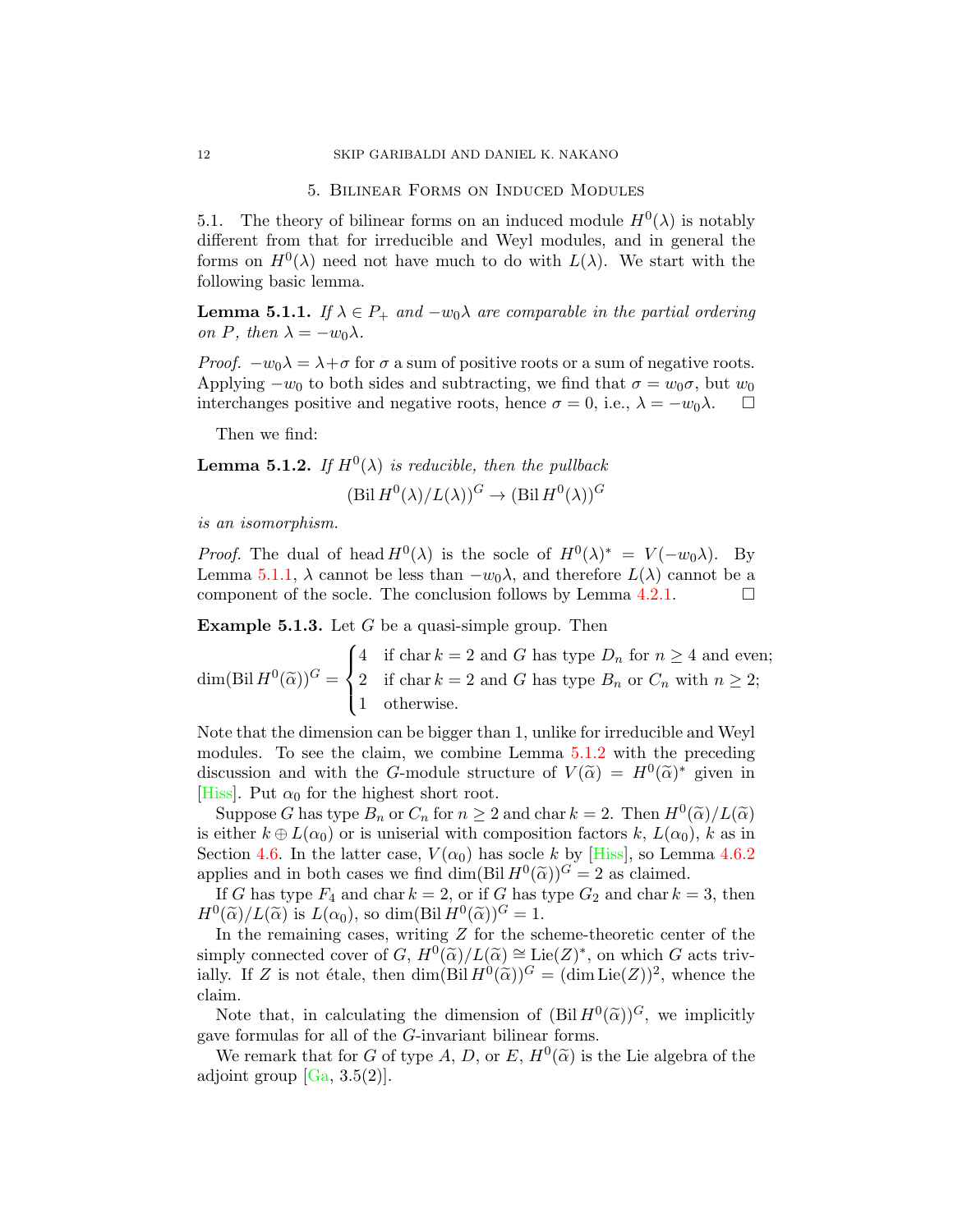### 5.2. A necessary condition.

<span id="page-12-1"></span>**Lemma 5.2.1.** If there is a nonzero G-invariant bilinear form on  $H^0(\lambda)$  or  $T(\lambda)$ , then  $2\lambda$  is in the root lattice Q.

*Proof.* On the one hand, the action of the torus  $T$  on the representation  $V = H^{0}(\lambda)$  or  $T(\lambda)$  turns  $V^* \otimes V^* = \text{Bil}(V)$  into a graded vector space with grade group  $X(T)$ , and the hypothesis gives that 0 is a weight. On the other hand, all weights of V are congruent to  $\lambda$  mod the root lattice  $Q$ , hence all weights of Bil(V) are congruent to  $-2w_0\lambda$  mod  $Q$ , so  $-2w_0\lambda \in Q$ . As  $-w_0$ normalizes  $Q$ , the conclusion follows.

Note that  $-w_0$  acts on  $P/Q$  as  $-1$ , hence the condition  $\lambda = -w_0\lambda$  (for the existence of a nonzero G-invariant bilinear form on  $V(\lambda)$  or  $L(\lambda)$  implies that  $2\lambda \in Q$ .

5.3. The following result demonstrates that the number of G-invariant bilinear forms on the induced module  $H^0(\lambda)$  is related to the rational Bcohomology. In  $[HN]$ , it was shown that similar B-cohomology calculations for  $GL_n(k)$  are related to the cohomology of Specht modules for the symmetric group on  $n$  letters.

<span id="page-12-0"></span>**Theorem 5.3.1.** Let  $\lambda \in X(T)_+$ . Then for  $N = |\Phi|/2$ ,

$$
\dim(\text{Bil } H^0(\lambda))^G = \dim \text{Ext}_B^N(H^0(\lambda), -\lambda - 2\rho)
$$
  
= 
$$
\dim \text{H}^N(B, V(-w_0\lambda) \otimes (-\lambda - 2\rho)).
$$

*Proof.* Recall that  $H^0(\lambda)^* = V(-w_0\lambda)$ . Furthermore, by using Serre duality  $[Jan, II 4.2(9)],$  $[Jan, II 4.2(9)],$ 

$$
V(-w_0\lambda) \cong H^N(w_0 \cdot (-w_0\lambda)) \cong H^N(-\lambda - 2\rho).
$$

Consider the following spectral sequence [\[Jan,](#page-25-7) I.4.5]

 $E_2^{i,j} = \text{Ext}^i_G(H^0(\lambda), R^j \text{ind}_B^G(w_0 \cdot (-w_0\lambda))) \Rightarrow \text{Ext}^{i+j}_B(H^0(\lambda), w_0 \cdot (-w_0\lambda)).$ According to Serre duality [\[Jan,](#page-25-7) II.4.2(9)],

$$
R^{i}\text{ind}_{B}^{G}(w_{0}\cdot(-w_{0}\lambda)) \cong [R^{N-i}\text{ind}_{B}^{G}(-(w_{0}\cdot(-w_{0}\lambda)+2\rho))]^{*}
$$
  

$$
\cong [R^{N-i}\text{ind}_{B}^{G}(\lambda)]^{*}.
$$

By assumption  $\lambda \in X(T)_+$ , so by Kempf's vanishing theorem,

$$
R^{N-i}\text{ind}_{B}^{G}(\lambda)=0
$$

when  $N - i > 0$  (or  $N > i$ ).

This shows that there is only one non-zero row in the spectral sequence, thus the spectral sequence thus collapses and for all  $i > 0$ :

$$
\operatorname{Ext}^i_G(H^0(\lambda), R^N \operatorname{ind}_B^G(w_0 \cdot (-w_0 \lambda))) \cong \operatorname{Ext}^{i+N}_B(H^0(\lambda), w_0 \cdot (-w_0 \lambda))
$$
  

$$
\cong \operatorname{Ext}^{i+N}_B(H^0(\lambda), \lambda - 2\rho)
$$

The result now follows by specializing to the case when  $i = 0$ .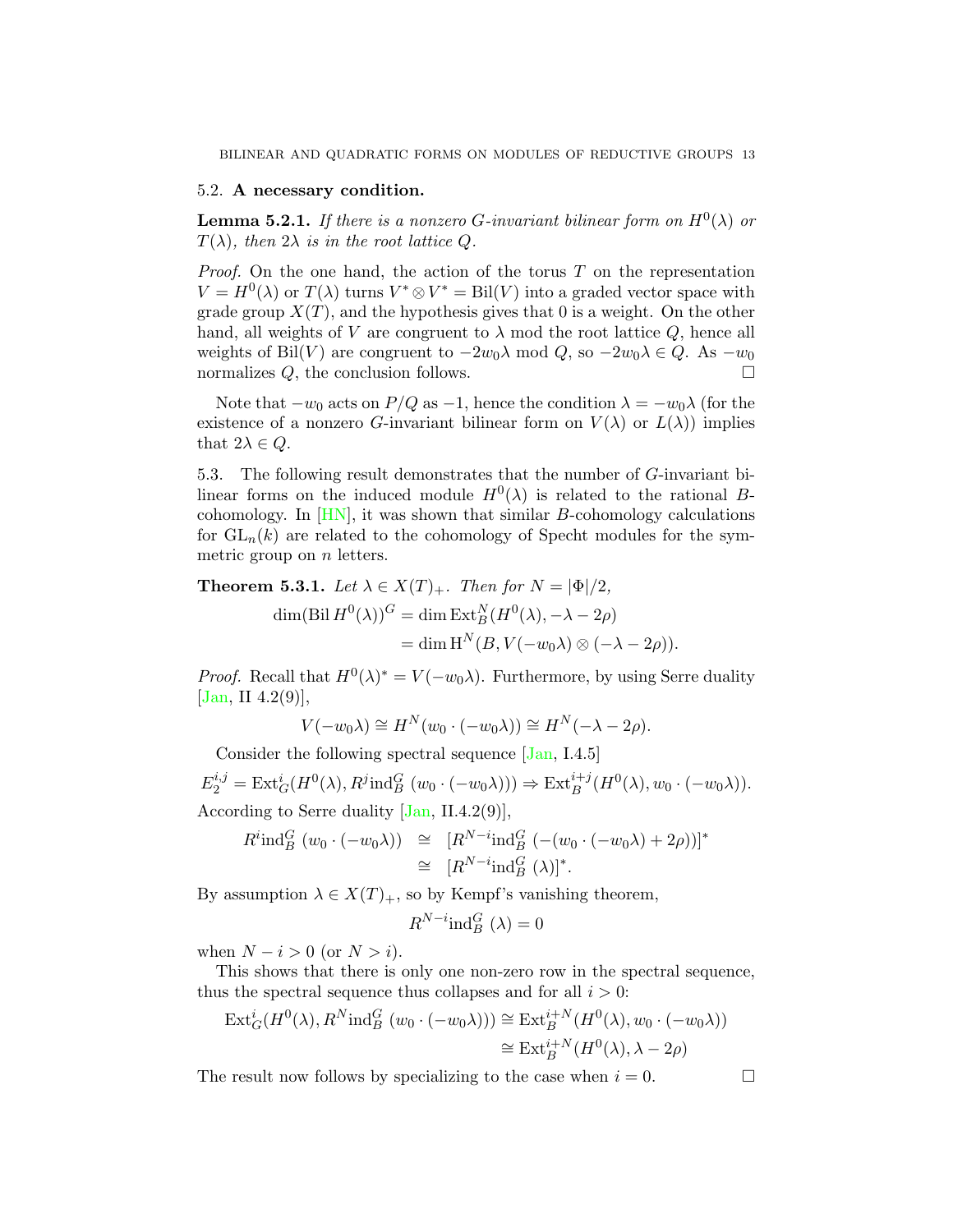5.4.  $SL_n$  examples; symmetric powers. Let  $G = SL_n$  and consider  $H^0(d\omega_1)$  where  $\omega_1$  is the first fundamental weight. We have  $H^0(d\omega_1) \cong$  $S^d(V)$  where V is the natural *n*-dimensional representation.

**Example 5.4.1.** For  $G = SL_2$ ,  $H^0(d\omega_1)^* \cong V(d\omega_1)$  has a simple socle [\[Jan,](#page-25-7) II.5.16 Corollary] and  $H^0(d\omega_1)$  is multiplicity-free as a G-module (note the weight spaces are all one-dimensional). So taking  $U = \text{rad } H^0(d\omega_1)$  in Lemma [4.2.1](#page-8-1) gives

$$
(\text{Bil } H^0(d\omega_1))^G = (\text{Bil head } H^0(d\omega_1))^G \cong k.
$$

That is, base change from the integral model as in Section [4.4](#page-9-1) provides a nonzero  $SL_2$ -invariant bilinear form on  $S^d(k^2)$ , and it is the only one up to a factor in  $k^{\times}$ .

**Example 5.4.2.** Let  $G = SL_n$  where  $n \geq 3$ . The G-modules  $H^0(d\omega_1)$ can have complicated submodule structures. However, one can employ the weight criterion in Corollary [5.2.1](#page-12-1) to deduce the following: If  $n \nmid 2d$  then  $2d\omega_1 \notin \mathbb{Z}\Phi$ , and dim(Bil  $H^0(d\omega_1))^G = 0$ .

## <span id="page-13-0"></span>5.5. SL<sup>3</sup> examples.

**Example 5.5.1.** Let  $G = SL_3$  and  $\lambda$  be a generic weight in the lowest  $p^2$ alcove (see [\[DS\]](#page-25-19)). Then the following are true: (i) the composition factors of  $H^0(\lambda)$  are multiplicity free and (ii) the head of  $H^0(\lambda)$  is a single irreducible representation. Moreover, if  $\lambda \neq -w_0\lambda$  then the head of  $H^0(\lambda)$  is not a composition factor of  $V(-w_0\lambda)$ . Therefore, in this case, dim(Bil  $H^0(\lambda)$ )<sup>*G*</sup> = 0.

Suppose  $p = \text{char } k \geq 3$  and consider the following weights of  $G = SL_3$ expressed in terms of the fundamental weights:

$$
\lambda_1 = (0, 0) \n\lambda_2 = s_{\alpha_1 + \alpha_2, p(\alpha_1 + \alpha_2)} \cdot \lambda_1 = (p - 2, p - 2) \n\lambda_3 = s_{\alpha_1, p\alpha_1} \cdot \lambda_2 = (p, p - 3) \n\lambda_4 = s_{\alpha_2, p\alpha_2} \cdot \lambda_2 = (p - 3, p) = -w_0 \lambda_3
$$

We have indicated how  $\lambda_j$ , for  $j = 1, 2, 3$  are linked to  $(0, 0)$  under the dot action of the affine Weyl group  $W_p$ .

By using the standard translation functor arguments [\[Jan,](#page-25-7) II.7.19, II.7.20] or employing [\[DS\]](#page-25-19) we can deduce the following facts. The representation  $H^0(\lambda_2)$  is uniserial with two composition factors (from head to socle):

$$
(5.5.2) \tL(0,0), L(\lambda_2)
$$

For  $j = 3, 4, H^0(\lambda_j)$  is uniserial with two composition factors (from head to socle):

$$
L(\lambda_2), L(\lambda_j).
$$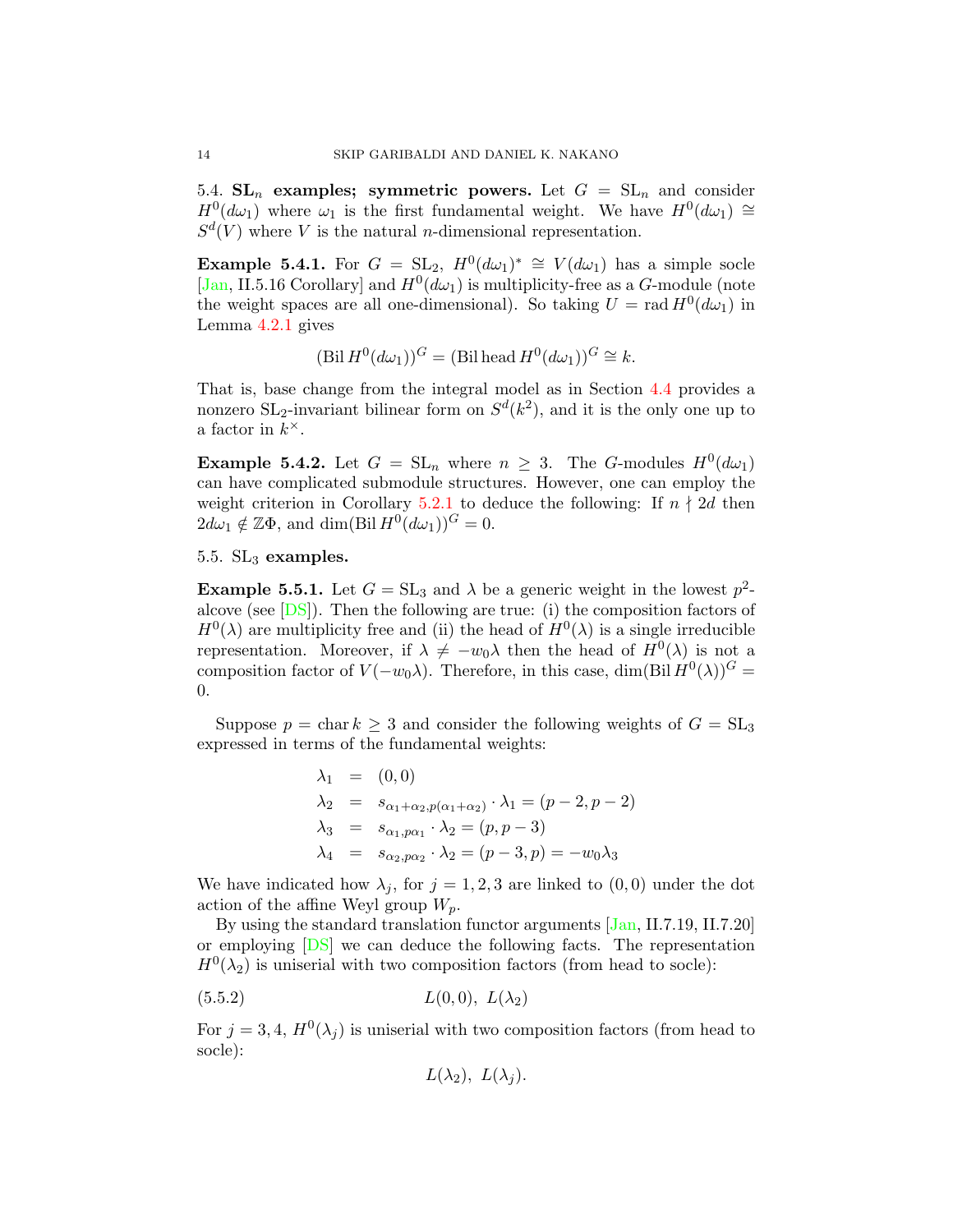**Example 5.5.3.** For  $j = 2, 3, 4$ ,  $(\text{Bil } H^0(\lambda_j))^G = (\text{Bil head } H^0(\lambda_j))^G \cong k$ by Lemma [4.2.1.](#page-8-1) Pulling back along the surjection  $T(\lambda_3) \to H^0(\lambda_3)$  from  $(1.2.1)$  gives a nonzero G-invariant bilinear form on the tilting module  $T(\lambda_3)$ also. (In fact it generates  $(Bil T(\lambda_3))^G$  by Example [6.3.2](#page-15-0) below.) That is,  $H^0(\lambda_3)$  and  $T(\lambda_3)$  each have a nonzero *G*-invariant bilinear form, yet  $\lambda_3 \neq -w_0\lambda_3$ , in contrast with the situation for simple and Weyl modules described in Section [4.](#page-8-0)

### 6. Bilinear Forms on Tilting Modules

<span id="page-14-0"></span>6.1. The tilting module  $T(\lambda)$  has both a good and Weyl filtration, and the composition factor of highest weight in  $T(\lambda)$  is  $L(\lambda)$ . We briefly discuss the maps induced by applying the functor  $V \mapsto (\text{Bil } V)^G$  to [\(1.2.1\)](#page-1-0).

**Lemma 6.1.1.** For all  $\lambda \in X(T)_+$ , the pullback map  $(\text{Bil } T(\lambda))^G \to (\text{Bil } V(\lambda))^G$ is surjective. If  $T(\lambda)$  is reducible, then the composition

$$
(\text{Bil } H^0(\lambda))^G \to (\text{Bil } T(\lambda))^G \to (\text{Bil } V(\lambda))^G
$$

is zero.

*Proof.* Assume  $(Bil V(\lambda))$ <sup>G</sup>  $\neq$  0, so  $\lambda = -w_0\lambda$  and there exists an isomorphism  $f: T(\lambda) \xrightarrow{\sim} T(-w_0\lambda) = T(\lambda)^*$ . As  $\lambda$  and  $-w_0\lambda$  are weights of  $T(\lambda)$ (and  $V(\lambda)$ ) of multiplicity 1, the pullback of f to  $V(\lambda)$  is nonzero, proving the first claim. Commutativity of  $(1.2.1)$  and Lemma  $5.1.2$  give the second claim.  $\Box$ 

<span id="page-14-4"></span>The lemma shows that when  $T(\lambda)$  is reducible:

(6.1.2)  $\dim(\text{Bil } T(\lambda))^G \geq \dim(\text{Bil } H^0(\lambda))^G + \dim(\text{Bil } V(\lambda))^G$ .

6.2. We now compute the dimension of the space of  $G$ -invariant bilinear forms on  $T(\lambda)$  in terms of the good filtration multiplicities. Define  $T(\lambda)$ :  $H^0(\mu)$  to be the number of times  $H^0(\mu)$  appears in a good filtration for  $T(\lambda)$ ; it equals  $\text{Hom}_G(V(\mu), T(\lambda))$  by [\[Jan,](#page-25-7) Prop. II.4.16(a)], so it is independent of the choice of good filtration.

<span id="page-14-1"></span>**Theorem 6.2.1.** Let G be a reductive algebraic group. Then for each  $\lambda \in$  $X(T)_+,$ 

<span id="page-14-3"></span><span id="page-14-2"></span>(a) dim(Bil 
$$
T(\lambda)
$$
)<sup>G</sup> =  $\sum_{\mu \in X(T)_{+}} [T(-w_0\lambda) : H^0(\mu)][T(\lambda) : H^0(\mu)].$   
(b) If  $\lambda = -w_0\lambda$  then dim(Bil  $T(\lambda)$ )<sup>G</sup> =  $\sum_{\mu \in X(T)_{+}} [T(\lambda) : H^0(\mu)]^2$ .

*Proof.* [\(a\)](#page-14-2) According to [\[Jan,](#page-25-7) II 4.13 Proposition],  $\text{Ext}_G^1(V(\sigma_1), H^0(\sigma_2))$  = 0 for all  $\sigma_1, \sigma_2 \in X(T)_+$ . Since  $T(\lambda)$  has a Weyl filtration, it follows that  $\text{Ext}^1_G(T(\lambda), H^0(\sigma)) = 0$  for all  $\lambda, \sigma \in X(T)_+$ . Therefore, the functor  $\text{Hom}_G(T(\lambda), -)$  is exact on short exact sequences of modules that admit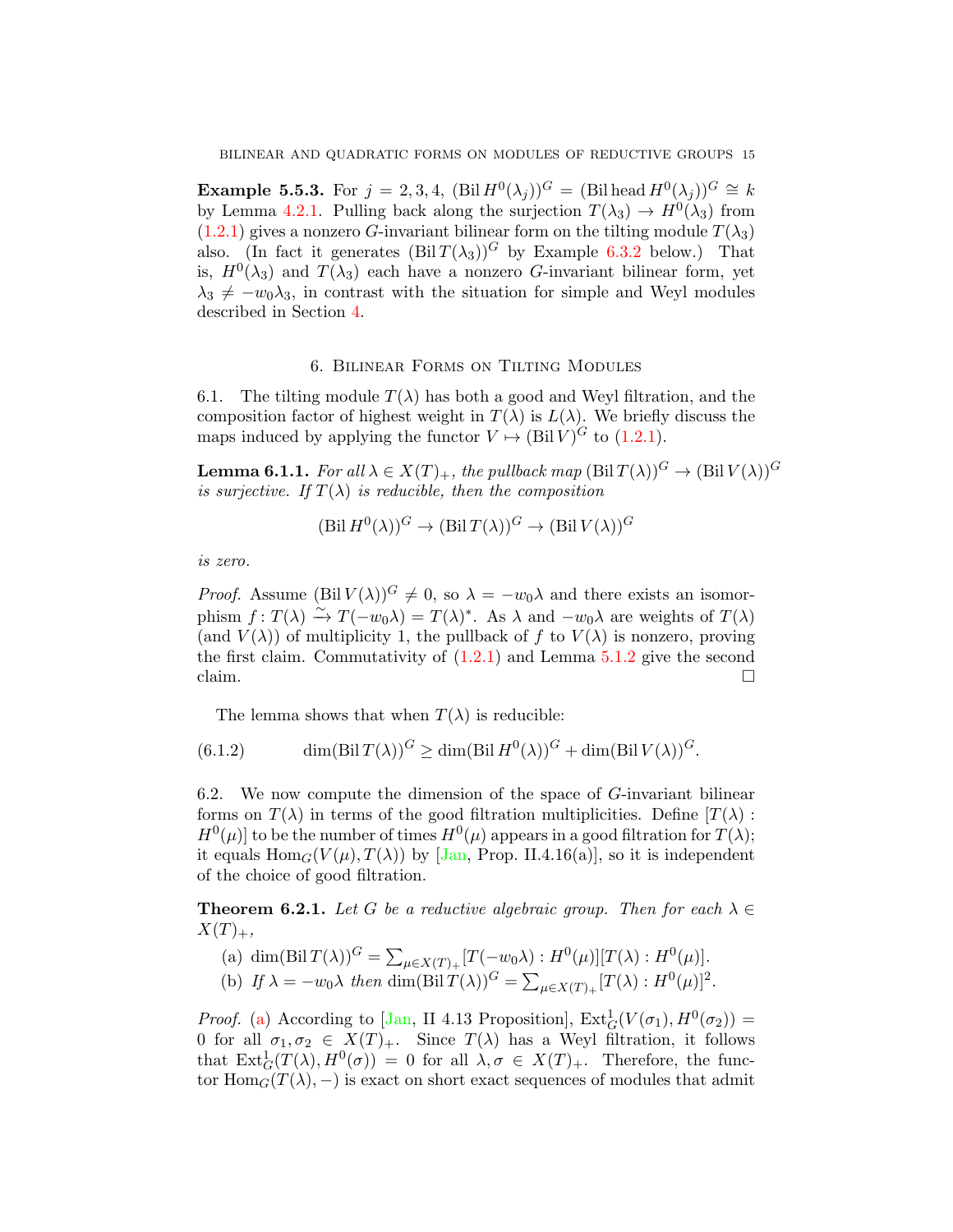good filtrations. Now  $T(-w_0\lambda)$  admits a good filtration, thus

$$
\dim(\text{Bil}\,T(\lambda))^G = \dim \text{Hom}_G(T(\lambda), T(-w_0\lambda))
$$
  
= 
$$
\sum_{\mu \in X(T)_+} [T(-w_0\lambda) : H^0(\mu)] \dim \text{Hom}_G(T(\lambda), H^0(\mu)).
$$

Because  $T(\lambda) = T(\lambda)^\tau$  and  $H^0(\lambda) = V(\lambda)^\tau$  under the duality  $\tau$  defined in [\[Jan,](#page-25-7) II 2.12, 2.13],  $\text{Hom}_G(T(\lambda), H^0(\mu)) = \text{Hom}_G(V(\mu), T(\lambda))$  and [\(a\)](#page-14-2) follows. Part [\(b\)](#page-14-3) follows immediately from [\(a\)](#page-14-2).  $\Box$ 

In the sums in Theorem [6.2.1,](#page-14-1) the  $\mu = \lambda$  term contributes 0 if  $\lambda \neq -w_0\lambda$ (by Lemma [5.1.1\)](#page-11-1) and 1 if  $\lambda = -w_0\lambda$ . In either case, the sum restricted to  $\mu \neq \lambda$  gives the dimension of the kernel of the pullback  $(Bil T(\lambda))$ <sup>G</sup>  $\rightarrow$  $(Bil V(\lambda))$ <sup>G</sup>.

6.3. SL<sub>3</sub> examples. Let  $G = SL_3$  with  $p \geq 3$  and let  $\lambda_j$  for  $j = 1, 2, 3, 4$  be as in Section [5.5.](#page-13-0)

**Example 6.3.1.** The tilting module  $T(\lambda_2)$  is uniserial with composition factors (from the head to the socle):

$$
L(0,0), L(\lambda_2), L(0,0).
$$

As in Section [4.6,](#page-10-0) we find that  $\dim(\text{Bil }T(\lambda_2))^G = 2$ , which agrees with the  $1^2 + 1^2 = 2$  provided by Theorem [6.2.1\(](#page-14-1)[b\)](#page-14-3), and we find equality in [\(6.1.2\)](#page-14-4).

<span id="page-15-0"></span>**Example 6.3.2.** The structure of the tilting module  $T(\lambda_i)$  for  $j = 3, 4$  is given by the following diagrams in the style of  $[BC]$ , with the head on top and the socle on the bottom:



Therefore,  $\dim(\text{Bil}\,T(\lambda_i))^G = 1$ , which agrees with Theorem [6.2.1\(](#page-14-1)[a\)](#page-14-2) by looking at the structure of the tilting module above with its good filtration factors  $H^0(\lambda_j)$ ,  $H^0(\lambda_2)$ .

6.4. Andersen, Stoppel and Tubbenhaur [\[AST,](#page-24-3) Th. 4.11] have recently proved that  $A_{\lambda} := \text{End}_G(T(\lambda))$  for  $\lambda \in X(T)_+$  is a cellular algebra. Under composition, Bil  $T(\lambda)$  becomes a  $A_{\lambda}$ - $A_{-w_0\lambda}$  bimodule. As a left  $A_{\lambda}$ -module, Bil  $T(\lambda)$  admits a filtration of cell modules, and as a right  $A_{-w_0\lambda}$ -module, it admits a filtration of dual cell modules. The reader is referred to [\[AST,](#page-24-3) Def. 5.1] for the definitions of these modules.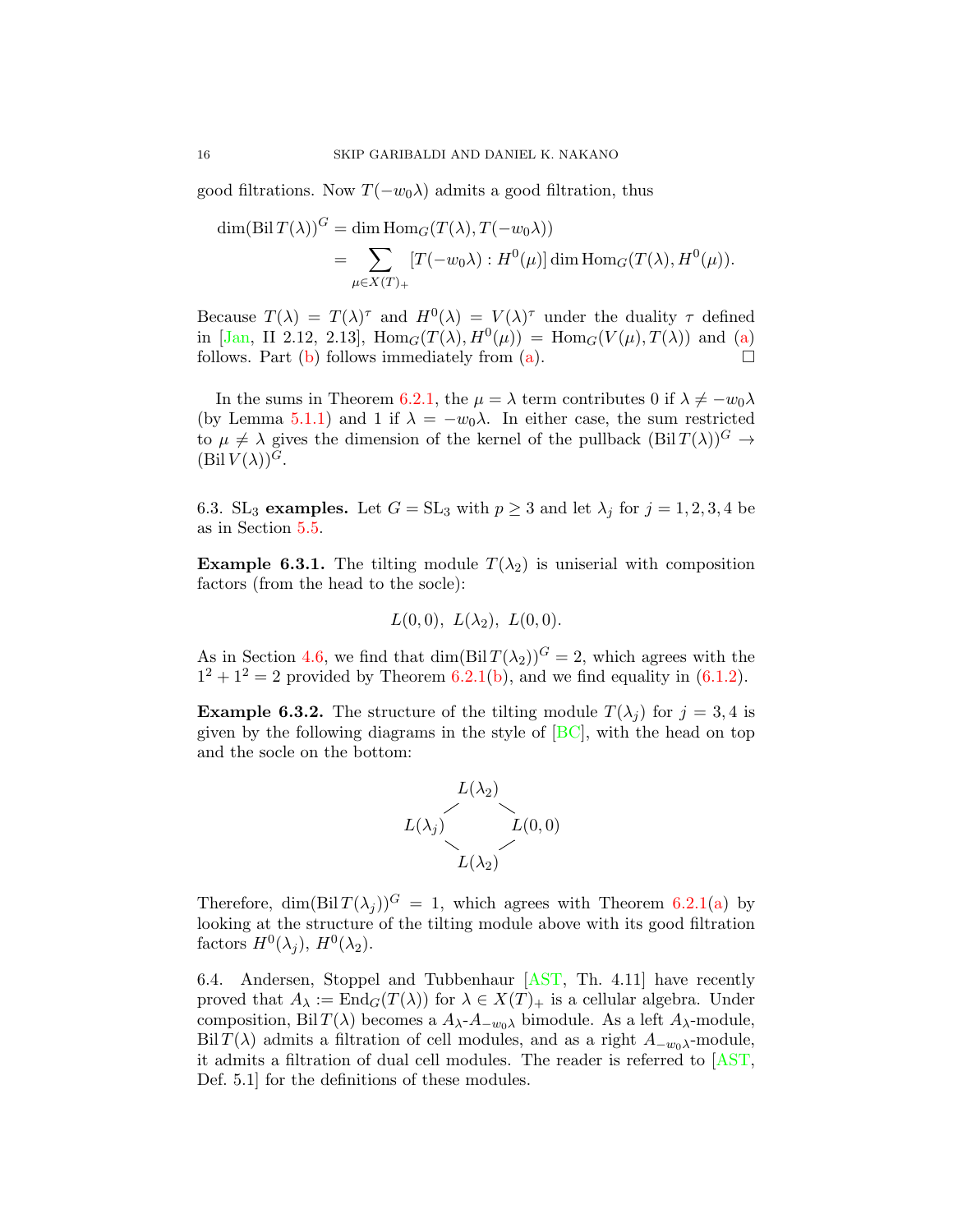### 7. Quadratic Forms on Tilting modules

<span id="page-16-0"></span>7.1. Modules with a good filtration. We characterize symmetric Ginvariant p-linear forms for tilting modules and Weyl modules via cohomological vanishing.

<span id="page-16-1"></span>**Proposition 7.1.1.** Let G be a simple split algebraic group and let V be a  $finite\text{-}dimensional G\text{-}module \text{ such that } V^* \text{ admits a good filtration.} Assume$ further that if  $p = 2$  and G is of type C then  $[V^* : H^0(\omega_1)] = 0$ . Then every G-invariant characteristic symmetric p-linear form on V is the polarization of a  $G$ -invariant homogeneous polynomial of degree  $p$  on  $V$ .

*Proof.* By Corollary [3.5.5](#page-7-3)[\(b\)](#page-7-1), it suffices to prove that  $E_1 := H^1(G, (V^*)^{[1]}) =$ 0. Apply the Lyndon-Hochschild-Serre spectral sequence:

$$
(7.1.2) \tE_2^{i,j} = \mathrm{H}^i(G/G_1, \mathrm{H}^j(G_1, k) \otimes (V^*)^{[1]}) \Rightarrow \mathrm{H}^{i+j}(G, (V^*)^{[1]}).
$$

with the five term exact sequence  $0 \to E_2^{1,0} \to E_1 \to E_2^{0,1} \to E_2^{2,0} \to E_2$ .

Since  $V^*$  admits a good filtration, it follows that  $E_2^{i,0} = 0$  for  $i \geq 1$ . Therefore,

$$
H^1(G, (V^*)^{[1]}) \cong \text{Hom}_{G/G_1}(k, \text{Ext}^1_{G_1}(k, k) \otimes (V^*)^{[1]})
$$
  

$$
\cong \text{Hom}_G(k, \text{Ext}^1_{G_1}(k, k)^{(-1)} \otimes V^*).
$$

Now by [\[BNP,](#page-24-4) Theorem  $3.1(C)(f)$ ],

$$
\operatorname{Ext}_{G_1}^1(k,k)^{(-1)} \cong \begin{cases} H^0(\omega_1) & p = 2 \text{ and } \Phi = C_n \\ 0 & \text{else,} \end{cases}
$$

hence the claim holds apart from the exceptional case. In the exceptional case,

$$
(H^0(\omega_1) \otimes V^*)^G = \text{Hom}_G(V, H^0(\omega_1)) = \text{Hom}_G(V(\omega_1), V^*),
$$

whose dimension equals  $[V^*: H^0(\omega_1)],$  so again the claim follows.  $\Box$ 

7.2. Tilting modules. Taking  $p = 2$  in the proposition and specializing to tilting modules gives:

**Corollary 7.2.1.** Let G be a simple split algebraic group over a field  $k$  of characteristic 2, and let  $\lambda \in X(T)_+$ . Assume further, in the case that G has type C, that  $[T(\lambda)^*: H^0(\omega_1)]=0$ . Then every G-invariant alternating bilinear form on  $T(\lambda)$  is the polarization of a G-invariant quadratic form on  $V$ .

*Proof.*  $T(\lambda)^* = T(-w_0\lambda)$  has a good filtration, so Proposition [7.1.1](#page-16-1) yields the result.  $\square$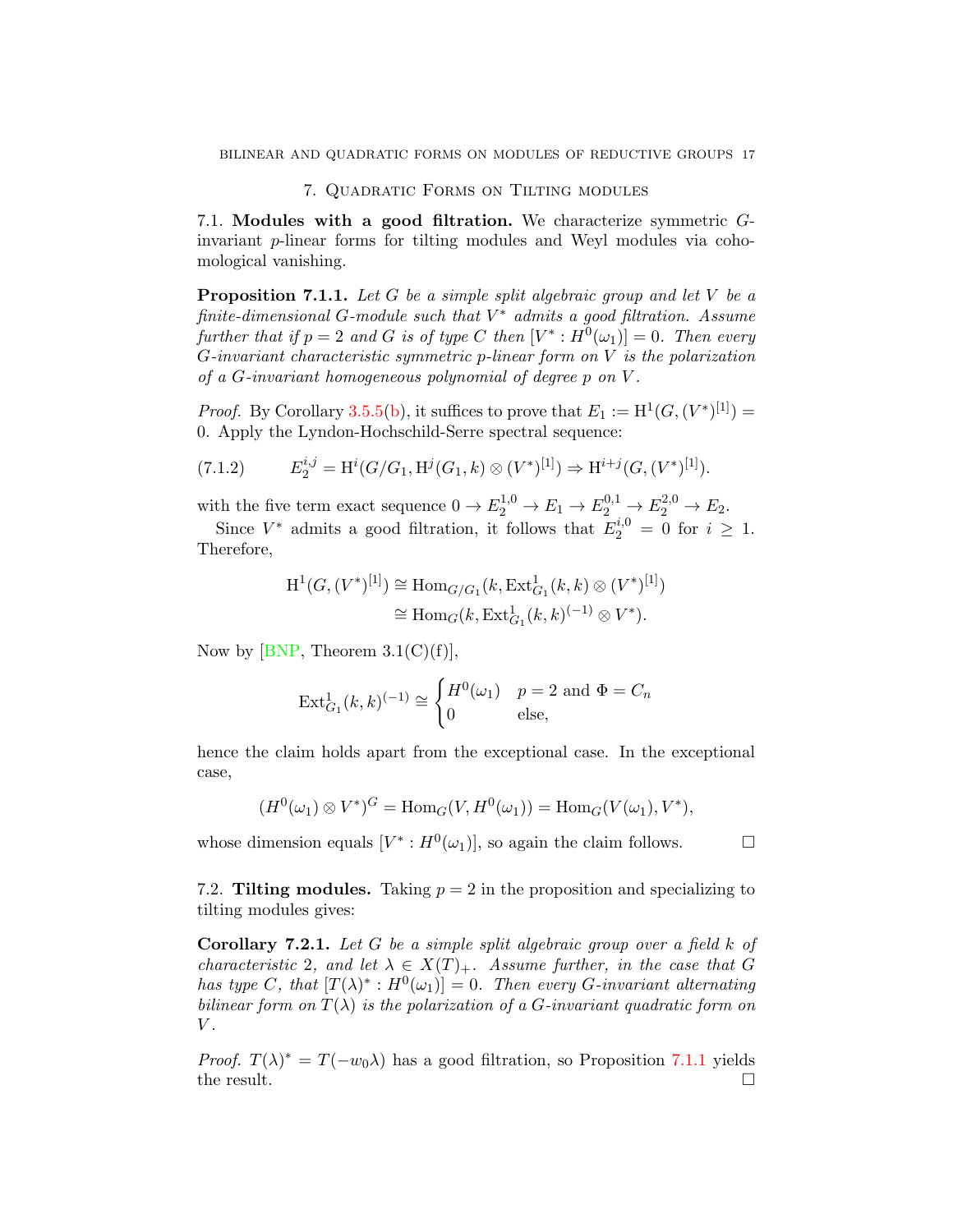### 8. Exterior Powers of alternating forms

<span id="page-17-0"></span>8.1. In this section, b denotes a nondegenerate alternating form on a vector space V of finite dimension  $2n$  over a field k. We analyze quadratic forms on  $\Lambda^r(V)$  induced by b for various r. This is related to quadratic forms on the fundamental representations of the group  $Sp(V, b)$  of type C.

<span id="page-17-2"></span>It is well known that there is a bilinear form  $b_{(r)}$  on  $\Lambda^r(V)$  defined by

$$
(8.1.1) \t b_{(r)}(x_1 \wedge \cdots \wedge x_r, y_1 \wedge \cdots \wedge y_r) := \det(b(x_i, y_j)_{1 \leq i,j \leq r}),
$$

and that  $b_{(r)}$  is non-degenerate since b is [\[Bou A9,](#page-25-20) Prop. IX.1.9.10]. If k has characteristic different from 2, then evidently  $b_{(r)}$  is symmetric for even r and skew-symmetric for odd  $r$ . If  $k$  has characteristic 2, we consider quadratic forms, for which the following result seems to be new.

<span id="page-17-3"></span>**Proposition 8.1.2.** Let chark  $= 2$  and r be odd. For a fixed symplectic basis  $\mathscr B$  of V, there is a quadratic form  $q_{(r)}$  on  $\Lambda^r(V)$  with polar bilinear form  $b_{(r)}$  such that  $q_{(r)}(v_1 \wedge \cdots \wedge v_r) = 0$  for  $v_1, \ldots, v_r \in \mathscr{B}$ .

<span id="page-17-1"></span>*Proof.* As char  $k = 2$ , we may write out  $\mathscr{B}$  as  $e_1, \ldots, e_n, f_1, \ldots, f_n$  such that  $(8.1.3)$  $(e_i, e_j) = b(f_i, f_j) = 0$  for all  $i, j$  and  $b(e_i, f_j) = \delta_{ij}$ .

Write  $V_{\mathbb{Z}}$  for a free Z-module of rank  $2n$  whose basis we denote also by  $\mathscr{B}$  by abuse of notation; we may equally define a *symmetric* bilinear form  $b_{\mathbb{Z}}$  on  $V_{\mathbb{Z}}$  by  $(8.1.3)$  so that we may identify b with  $b_{\mathbb{Z}} \otimes k$ . Then  $(b_{\mathbb{Z}})_{(r)}$  is a symmetric bilinear form on  $\Lambda^r(V_{\mathbb{Z}})$  and the map  $f: x \mapsto (b_{\mathbb{Z}})_{(r)}(x, x)$  is a quadratic form on  $\Lambda^r(V_{\mathbb{Z}})$ .

We claim that f always takes even values. As  $\Lambda^r(V_{\mathbb{Z}})$  is generated as an abelian group by symbols whose entries are taken from the symplectic basis, it suffices to verify that  $f(x)$  is even when x is such a symbol. But  $(b_{\mathbb{Z}})_{(r)}(x,x)$  can only be nonzero for such an x if for every  $e_i$  in x there is also a corresponding  $f_i$  and vice versa. As r is odd, this is impossible and the claim is proved.

As f is a homogeneous polynomial of degree 2 (with integer coefficients) in the basis dual to the bases of  $\wedge^r V_{\mathbb{Z}}$  consisting of symbols with entries from  $\mathscr{B}$ , it follows that f is divisible by 2. The desired quadratic form on  $\Lambda^{r}(V) = \Lambda^{r}(V_{\mathbb{Z}}) \otimes k$  is then  $q_{(r)} := (\frac{1}{2}f) \otimes k$ . By construction,  $q_{(r)}$  has polar bilinear form  $(b_{\mathbb{Z}})_{(r)} \otimes k = b_{(r)}$ , and by the preceding paragraph  $q_{(r)}$  vanishes on symbols with entries from  $\mathscr B$  as desired.

**Remark 8.1.4.** In the case where r is even and  $2 \le r \le \dim V$ , the bilinear form  $b_{(r)}$  is symmetric, but it is not alternating because for  $s = r/2$  and  $x = e_1 \wedge f_1 \wedge e_2 \wedge f_2 \wedge \cdots \wedge e_s \wedge f_s$  we have  $b_{(r)}(x, x) = \pm 1$ . Therefore  $x \mapsto b_{(r)}(x, x)$  is a nonzero quadratic form on  $\Lambda^{r}(V)$  which is obviously invariant under  $Sp(V, b)$ .

**Remark 8.1.5.** When char  $k = 2$ , q is a quadratic form on V, and r is odd, [\[MR,](#page-25-21) Th. 1.6.2] defines a quadratic form  $\Lambda^r q$  on  $\Lambda^r V$ . Taking b to be the polar form of q, we find that  $\Lambda^r q$  equals the form  $q_{(r)}$  from Proposition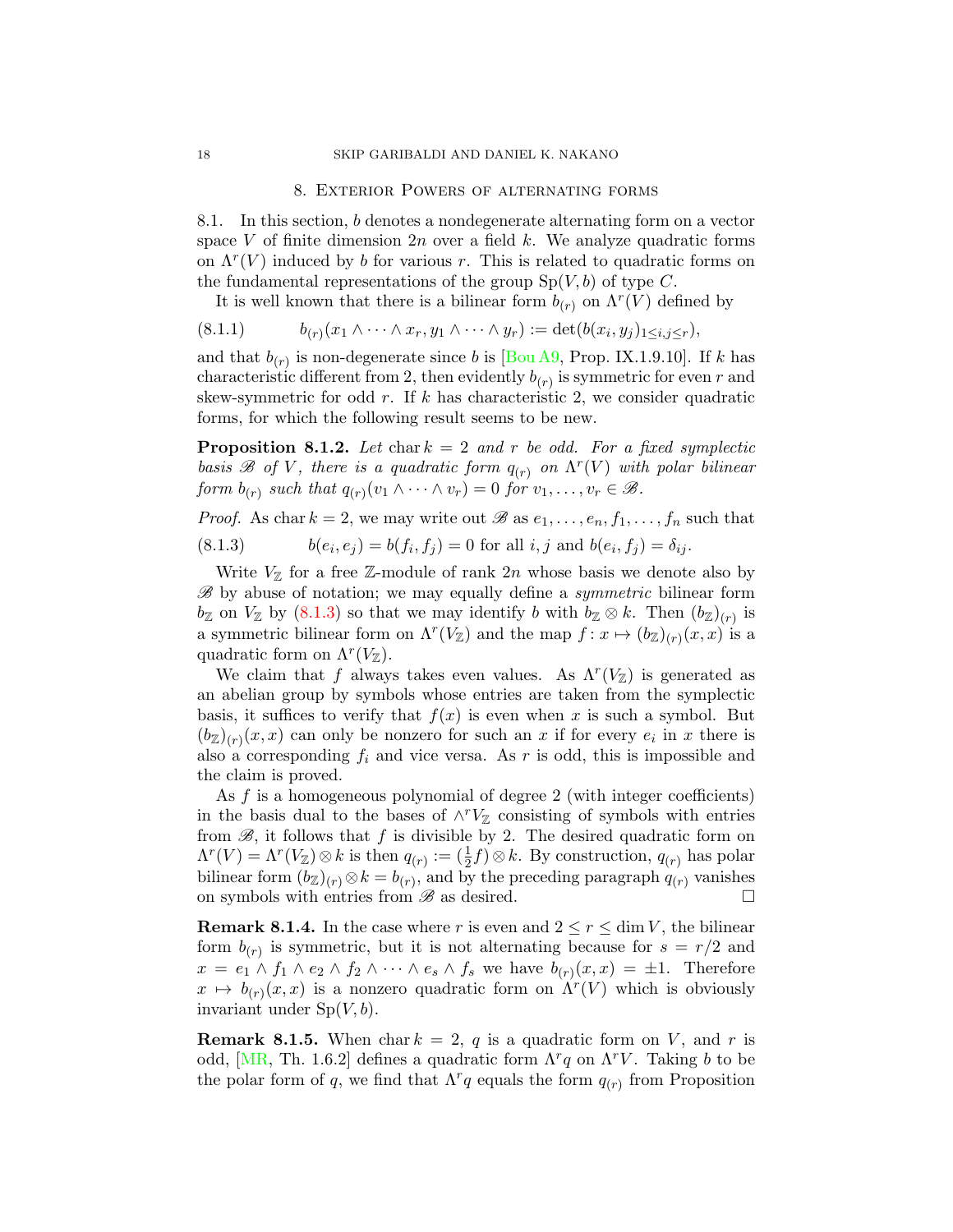$(8.1.1)$ . In particular, the isomorphism class of  $\Lambda^r q$  depends only on the bilinear form b and not on the choice of q such that  $b = \phi(q)$ .

8.2. Fundamental Weyl modules for type C. As in  $\lbrack \text{Bou L4}\rbrack$ , we write  $\omega_r$  for the fundamental dominant weight such that  $\langle \omega_r, \alpha_j \rangle = \delta_{rj}$ , where  $\alpha_j$ is the simple root numbered  $j$  in the diagram

<span id="page-18-1"></span>(8.2.1) 
$$
\frac{1}{1} \quad \frac{1}{2} \quad \frac{n-1}{3} \quad n-2 \quad \frac{n-1}{n}
$$

We can see explicitly which of the fundamental Weyl modules  $V(\omega_r)$  of  $Sp(V, b)$  are orthogonal. Some of these are easy: for r even,  $V(\omega_r, \mathbb{C})$  is orthogonal, hence so is  $V(\omega_r, k)$  for every k.

<span id="page-18-2"></span>**Example 8.2.2.**  $V(\omega_1)$  is the tautological representation V of  $Sp(V, b)$ , and  $Sp(V, b)$  acts transitively on the nonzero vectors. It follows that the only  $Sp(V, b)$ -invariant polynomials are constant, hence  $V(\omega_1, k)$  is not orthogonal for any  $k$ .

For the remaining cases, where r is odd and  $3 \leq r \leq n$ , we identify  $V(\omega_r)$ with the subspace of  $\Lambda^r(V)$  generated by symbols  $v_1 \wedge \cdots \wedge v_r$  such that  $v_1, \ldots, v_r$  generate a totally isotropic subspace of V as in [\[GowK,](#page-25-22) §1] or [\[De B\]](#page-25-23). We call such symbols of generator type.

<span id="page-18-0"></span>**Proposition 8.2.3.** If chark = 2, r is odd, and  $3 \leq r \leq n$ , the quadratic form  $q_{(r)}$  defined in Lemma [8.1.2](#page-17-3) restricts to be  $Sp(V, b)$ -invariant and nonzero on the Weyl module  $V(\omega_r)$ .

*Proof.* Let x be a symbol of generator type, where each entry in the symbol belongs to  $\mathscr{B}$ . The basis  $\mathscr{B}$  defines a pinning of  $\text{Sp}(V, b)$  as in [\[Bou L7,](#page-25-3) §VIII.13.3] or [\[Bor,](#page-24-5) 23.3]. We take  $g \in Sp(V, b)$  to be an element of a root subgroup relative to the pinning, so we can decompose  $V$  as an orthogonal sum  $V = U \perp U'$  relative to b where  $g(U) = U$ , g is the identity on U', and U consists of  $s = 1$  or 2 of the hyperbolic planes defined by  $\mathscr{B}$ . We write  $x = y \wedge y'$  where  $y \in \Lambda^t(U)$  and  $y' \in \Lambda^{r-t}(U')$  are symbols of generator type and  $t \leq s$  because x has generator type. Writing  $gy = \sum y_i$  where the  $y_i$ are symbols in  $\Lambda^t(U)$  with entries from  $\mathscr{B}$ , we find

$$
q_{(r)}(gx) = q_{(r)}(\sum y_i \wedge y') = \sum_{i < j} b_{(r)}(y_i \wedge y', y_j \wedge y').
$$

As  $r \ge 3$ ,  $r - t \ge 1$ , and  $(8.1.1)$  shows that  $b_{(r)}(y_i \wedge y', y_j \wedge y') = 0$ . That is,  $q(gx) = 0$ . Furthermore, if g is instead taken to be in the maximal torus of  $\text{Sp}(V, b)$  defined by the pinning, then it scales x and again  $q(gx) = 0$ . It follows from these two calculations that  $q(gx) = 0$  for all  $q \in Sp(V, b)$ , hence  $q_{(r)}$  vanishes on symbols of generator type, regardless of whether their entries are drawn from  $\mathscr{B}$ .

Any element z of  $V(\omega_r)$  can be written as  $z = \sum z_i$  for  $z_i$  symbols of generator type. For any  $g \in Sp(V, b)$ , we have

$$
q_{(r)}(gz) = \sum_{i} q_{(r)}(gz_i) + \sum_{i < j} b_{(r)}(gz_i, gz_j).
$$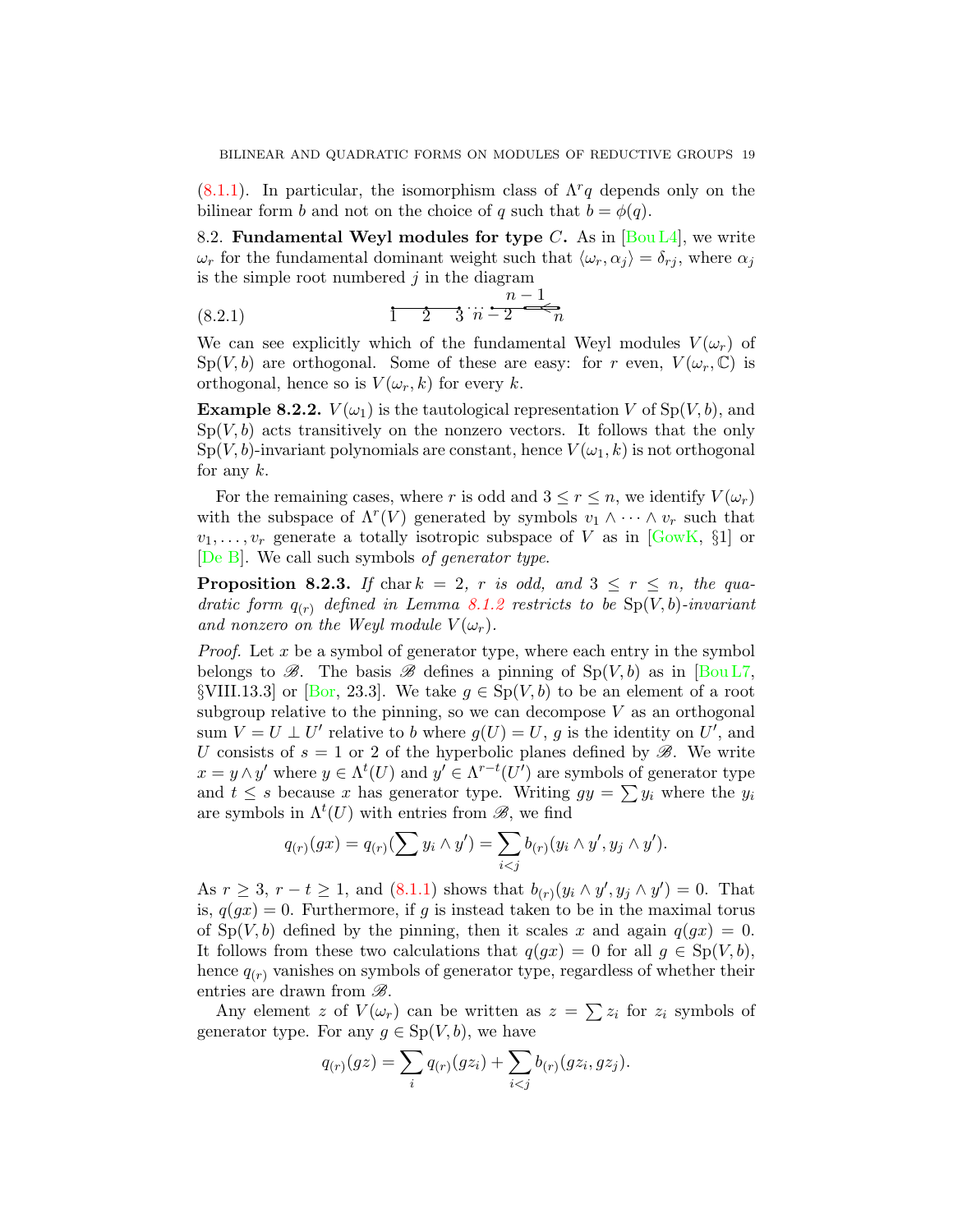As  $gz_i$  also has generator type,  $q_{(r)}(gz_i) = 0$ . Furthermore,  $b_{(r)}$  is canonically determined by b and so is  $Sp(V, b)$ -invariant, so it follows that  $q_{(r)}(gz)$  $\sum_{i < j} b_{(r)}(z_i, z_j) = q_{(r)}(z)$  as desired.

### <span id="page-19-0"></span>9. WHICH WEYL MODULES ARE ORTHOGONAL WHEN  $char\,k=2$ ?

The goal of this section is to prove Theorem [9.2.2,](#page-20-0) which determines, in case char  $k = 2$ , which Weyl modules have nonzero G-invariant quadratic forms. In case char  $k \neq 2$ , quadratic forms are equivalent to symmetric bilinear forms and the answer is given by the material in Section [4](#page-8-0) and the recipe described in [\[GW09\]](#page-25-2) or [\[Bou L7\]](#page-25-3).

9.1. Alternating Forms. Composing linear maps defined in Section [3,](#page-4-0) we obtain, for vector spaces  $V_1, V_2$ , a linear map,

$$
\varpi: (\otimes^2 V_1) \otimes (\otimes^2 V_2) \xrightarrow{\mathrm{Id} \otimes \alpha} (\otimes^2 V_1) \otimes (\otimes^2 V_2) \xrightarrow{\sim} \otimes^2 (V_1 \otimes V_2) \xrightarrow{\rho} S^2(V_1 \otimes V_2),
$$

where the middle isomorphism is  $v_1 \otimes v_1' \otimes v_2 \otimes v_2' \mapsto v_1 \otimes v_2 \otimes v_1' \otimes v_2'$ . Replacing the first map Id  $\otimes \alpha$  with  $\alpha \otimes \text{Id}$  does not change  $\varpi$ . Put  $e_i : \otimes^2 V_i \to \Lambda^2(V_i)$ for the quotient map.

<span id="page-19-1"></span>**Lemma 9.1.1** (Tignol's product). The map  $\varpi$  vanishes on ker( $e_1 \otimes e_2$ ) and induces a linear map

$$
\Lambda^2(V_1)\otimes\Lambda^2(V_2)\to S^2(V_1\otimes V_2).
$$

*Proof.* For  $i = 1, 2$ , the map  $\alpha$  vanishes on the subspace  $\mathscr{I}_2''(V_i)$  of  $\otimes^2 V_i$ spanned by elements  $v \otimes v$  for  $v \in V_i$ , so  $\varpi$  vanishes on  $(\otimes^2 V_1) \otimes \mathscr{I}_2''(V_2) =$  $\ker(\text{Id}\otimes e_2)$ . Because replacing the first map in the definition of  $\varpi$  does not change  $\varpi, \varpi$  also vanishes on  $\mathscr{I}_2''(V_1) \otimes (\otimes^2 V_2)$ , and we conclude that  $\varpi$ vanishes on the kernel of  $e_1 \otimes e_2$ .

The following proposition in the case char  $k = 2$  can be found in  $\text{SinW}$ , §3], or see [\[KMRT,](#page-25-4) p. 67, Ex. 21]. Our proof invokes Tignol's product from Lemma [9.1.1.](#page-19-1)

<span id="page-19-2"></span>**Proposition 9.1.2.** If  $V_1$ ,  $V_2$  are k-vector spaces with alternating bilinear forms  $b_1, b_2$ , then there is a unique quadratic form q on  $V_1 \otimes V_2$  so that

<span id="page-19-3"></span>
$$
(9.1.3) \tq(\sum_i v_{1i} \otimes v_{2i}) = \sum_{i < j} b_1(v_{1i}, v_{1j}) b_2(v_{2i}, v_{2j}) \quad \text{for } v_{\ell i} \in V_{\ell}.
$$

If  $b_1$  and  $b_2$  are nondegenerate, then so is q. If  $b_i$  is invariant under a group  $G_i$ , then q is invariant under  $G_1 \times G_2$ .

*Proof.* The alternating form  $b_i$  determines an element of  $\Lambda^2(V_i^*)$ . Plugging  $b_1 \otimes b_2$  into Tignol's product gives an element  $q \in S^2(V_1^* \otimes V_2^*) = S^2((V_1 \otimes$  $(V_2)^*$ ), i.e., with a quadratic form on  $V_1 \otimes V_2$ .

<span id="page-19-4"></span>Corollary 9.1.4. Let  $\lambda, \mu \in X(T)_+$ . If the Weyl modules  $V(\lambda), V(\mu)$  have nonzero G-invariant alternating bilinear forms, then  $V(\lambda + \mu)$  is orthogonal.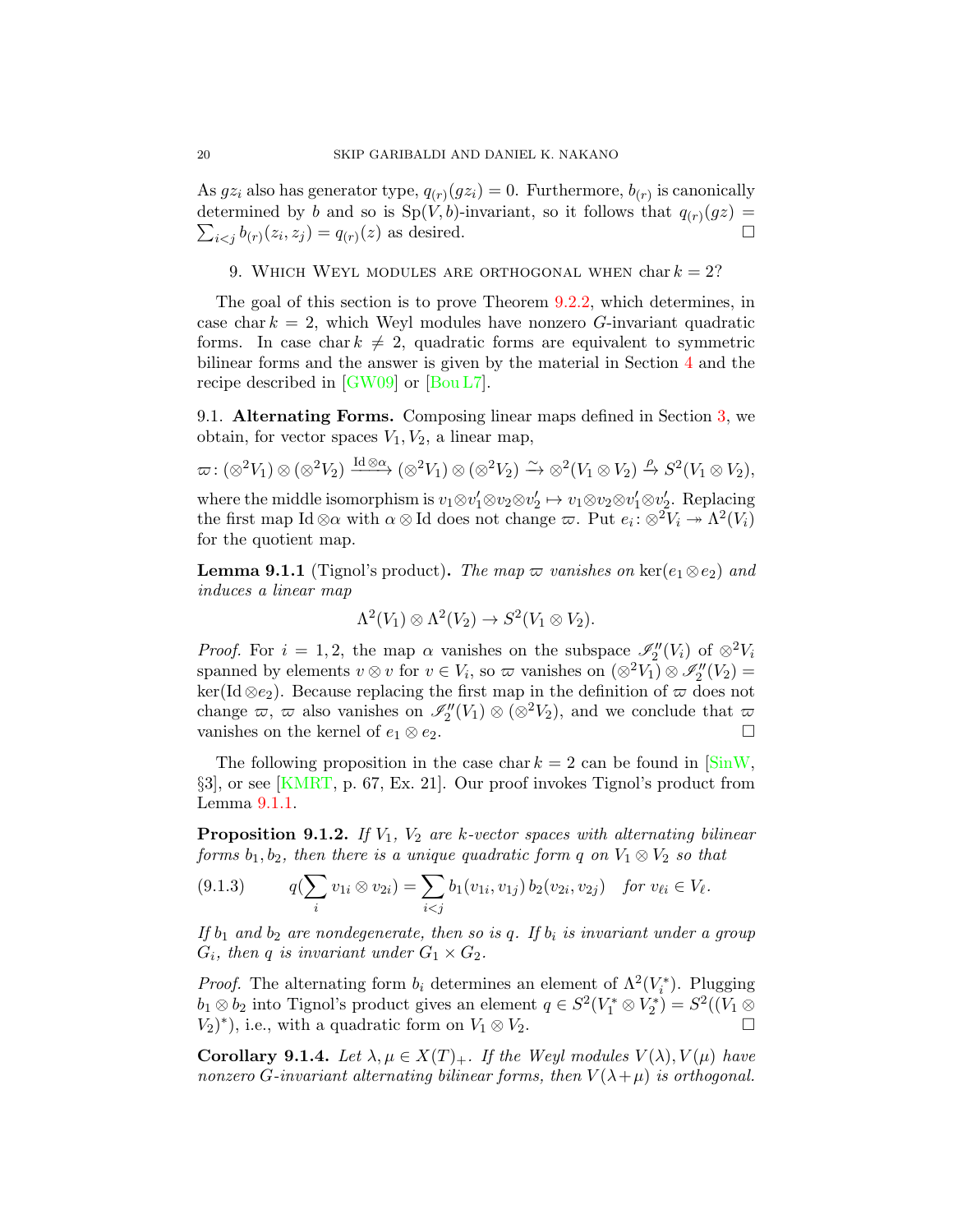*Proof.* The tensor product  $V(\lambda) \otimes V(\mu)$  has  $\lambda + \mu$  as an extreme weight, and so there is a nonzero G-equivariant map  $\pi: V(\lambda + \mu) \to V(\lambda) \otimes V(\mu)$ . The hypothesis on  $V(\lambda)$  and  $V(\mu)$  gives a G-invariant quadratic form q on the tensor product by Proposition [9.1.2,](#page-19-2) hence  $q\pi$  is a G-invariant quadratic form on  $V(\lambda + \mu)$ , and it suffices to check that  $q\pi$  is nonzero.

Fix highest weight vectors  $x^+, y^+$  and lowest weight vectors  $x^-, y^-$  of  $V(\lambda)$ ,  $V(\mu)$  respectively; note that the bilinear forms are nonzero on the pairs  $(x^+, x^-)$  and  $(y^+, y^-)$  as in Lemma [4.3.2.](#page-9-0) The sum of the highest and lowest weight spaces of  $V(\lambda + \mu)$  is identified via  $\pi$  with  $k(x^+ \otimes y^+) + k(x^- \otimes y^-)$ , and  $q(x^+ \otimes y^+ + x^- \otimes y^-)$  is nonzero by [\(9.1.3\)](#page-19-3).

9.2. We continue by providing below some examples for symplectic groups.

<span id="page-20-1"></span>**Example 9.2.1.** Let G be a quotient of  $T_0 \times \prod_i G_i$  as in [2.4](#page-4-3) such that  $G_j \cong \text{Sp}_{2n}$  for some  $n \geq 1$  and some j, and  $\lambda \in X(T)_+$  such that  $\lambda$ restricts to be zero on  $T_0$  and  $G_i$  for  $i \neq j$ , but on  $G_j$  it is  $\omega_1$ . Then by Lemma [2.3.1,](#page-3-1) the restriction of  $V(\lambda)$  to  $G_i$  is the tautological representation as in Example [8.2.2](#page-18-2) and the restriction to  $T_0$  and to  $G_i$  for  $i \neq j$  is a trivial representation. Therefore,  $k[V(\lambda)]^G = k[V(\omega_1)]^{\text{Sp}_{2n}} = k$  and  $V(\lambda)$  is symplectic (i.e.,  $\Lambda^2 (V(\lambda))^G \neq 0$ ) and not orthogonal (i.e.,  $(\text{Quad } V(\lambda))^G =$ 0).

<span id="page-20-0"></span>**Theorem 9.2.2.** Let G be a split reductive group over a field k of characteristic 2 and let  $\lambda \in X(T)$  be nonzero. Then exactly one of the following holds:

- <span id="page-20-2"></span>(a)  $V(\lambda)$  is orthogonal (i.e.,  $(\text{Quad } V(\lambda))$ <sup>G</sup>  $\neq 0$ ), or
- <span id="page-20-3"></span>(b) G and  $V(\lambda)$  are as in Example [9.2.1,](#page-20-1) or
- <span id="page-20-4"></span>(c)  $\lambda \neq -w_0\lambda$ .

Furthermore, if [\(a\)](#page-20-2) occurs, then  $(Quad V(\lambda))^G = kq$  for a quadratic from q with rad  $b_q = \text{rad } V(\lambda)$  and one of the following holds:

- <span id="page-20-5"></span>(i) rad  $q = \text{rad } V(\lambda)$ ,  $(\text{Quad } L(\lambda))$ <sup>G</sup> is 1-dimensional and spanned by the quadratic form  $\bar{q}$  induced by q, and rad  $b_{\bar{q}} = 0$ ; or
- <span id="page-20-6"></span>(ii)  $(\text{Quad } L(\lambda))^G = 0$ , and rad q is a codimension-1 G-submodule of rad  $V(\lambda)$ .

*Proof.* Suppose first that  $(b)$  and  $(c)$  are false; we prove  $(a)$ . As in Sec-tion [2.4,](#page-4-3) without loss of generality we can assume that  $G$  is of the form  $T_0 \times \prod_{i=1}^n G_i$  where  $T_0$  is a split torus and the  $G_i$  are simple, split, simply connected algebraic groups over k, and write  $\lambda = \sum_{i=0}^{n} \lambda_i$ . As  $\lambda = -w_0\lambda$ and  $w_0$  is the product of the longest element in the Weyl groups for each of the  $G_i$ , it follows that  $\lambda_i$  has the same property for all i and in particular that  $\lambda_0 = 0$ . If  $\lambda_i \neq 0$ , then  $V(\lambda_i)$  has a nonzero alternating bilinear form by Lemma [4.3.2.](#page-9-0) Hence if two or more  $\lambda_i$ 's are nonzero, Corollary [9.1.4](#page-19-4) and Lemma  $2.3.1$  combine to give  $(a)$ .

So assume  $\lambda = \lambda_1$ . As  $T_0$  and  $G_i$  for  $i \neq 1$  act trivially on  $V(\lambda)$ , we may assume that  $G = G_1$ , i.e., that G is simple. By hypothesis,  $(Bil V(\lambda))$ <sup>G</sup>  $\neq 0$ , and Proposition [7.1.1](#page-16-1) completes the proof of [\(a\)](#page-20-2).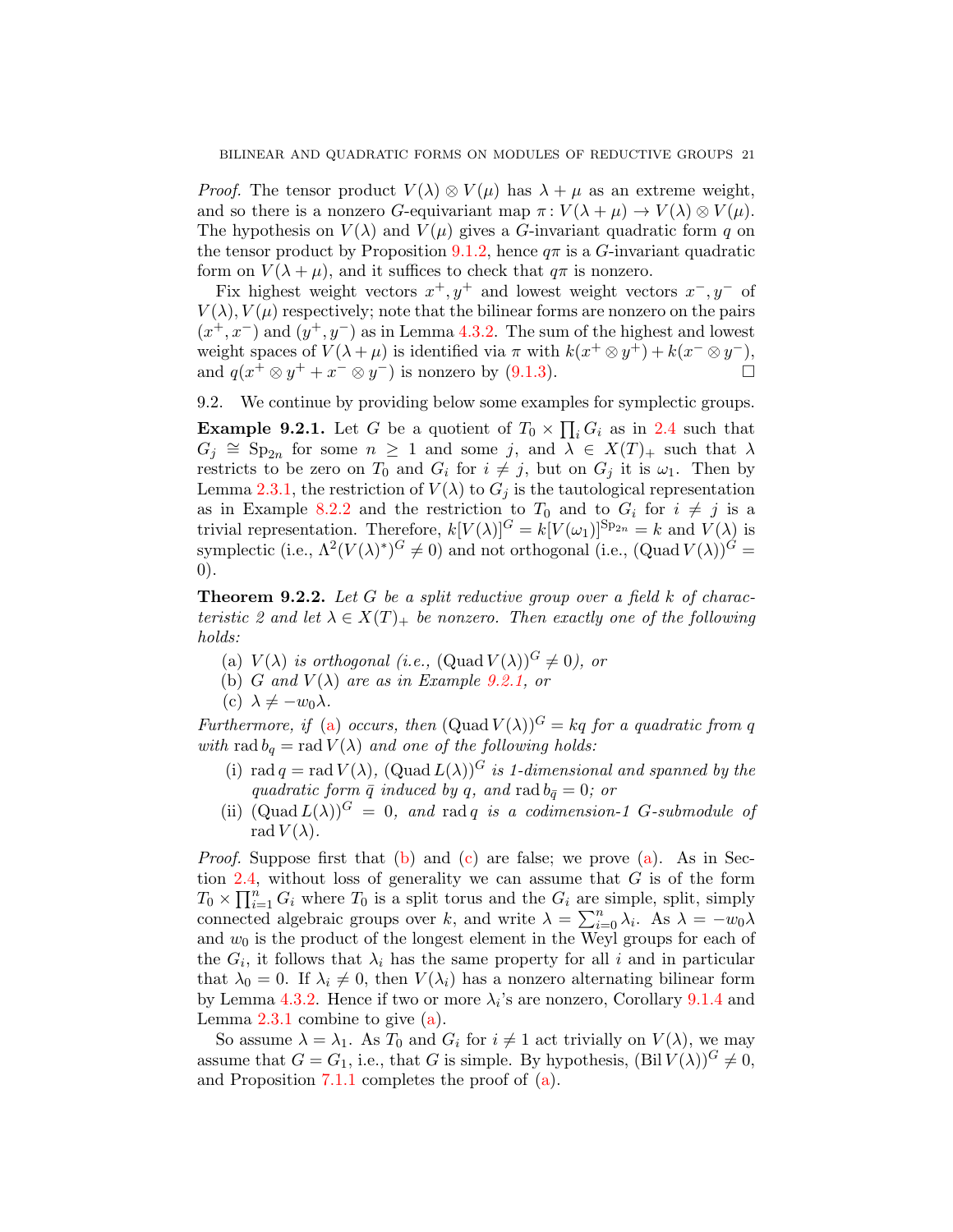Now suppose that [\(a\)](#page-20-2) holds. Because  $\lambda \neq 0$ , for  $V = V(\lambda)$  or  $L(\lambda)$ , V lacks a codimension-1 submodule, hence polarization gives an injection  $(\text{Quad } V)^G \hookrightarrow \Lambda^2(V^*)^G$  by Corollary [3.5.5\(](#page-7-3)[a\)](#page-7-2), thus [\(a\)](#page-20-2) implies not [\(c\)](#page-20-4) completing the proof of the first claim, and  $\dim(\mathrm{Quad}\, V)^G \leq 1$ .

Let  $q \in (Quad V(\lambda))^G$  be nonzero. If rad  $b_q = rad q$ , then the remaining claims in [\(i\)](#page-20-5) are obvious, so suppose  $q|_{rad V(\lambda)}$  is not identically zero. Recall from Section [4.4](#page-9-1) that G and  $V(\lambda)$  are defined over  $\mathbb{F}_2$ . The natural map  $\mathbb{F}_2[V(\lambda, \mathbb{F}_2)]^G \otimes k \to k[V(\lambda, k)]^G$  is an isomorphism [\[Se\]](#page-25-24), so q is the base change from  $\mathbb{F}_2$  of a G-invariant quadratic form  $q_0$  on  $V(\lambda, \mathbb{F}_2)$ . We take  $X_0$ to be the kernel of  $q_0$  restricted to the radical of  $V(\lambda, \mathbb{F}_2)$ ; it has codimension at most one because  $\mathbb{F}_2$  is perfect. Then the radical X of q is a proper subspace of rad  $V(\lambda)$  and contains  $X_0 \otimes k$ , hence dim(rad  $V(\lambda)/X$ ) = 1, and the claim is proved.

9.3. Meaning of orthogonality for Weyl modules. If  $L(\lambda)$  is orthogonal, then the action of G on  $L(\lambda)$  is a homomorphism  $G \to SO(q)$  for some G-invariant quadratic form q, and  $SO(q)$  is a semisimple group of type B or D. We now describe the relevant group schemes in the case of a G-invariant quadratic form q on the Weyl module  $V(\lambda)$ .

Suppose for the moment that  $f$  is a polynomial function on a vector space V over an infinite field and  $U < V$  is a subspace such that  $f(u + v) = f(v)$ for all  $u \in U$  and  $v \in V$ . Then f induces canonically a polynomial function  $\bar{f}$  on  $\bar{V} := V / U$ , and we define  $O(\bar{f})$  to be the closed subgroup scheme of  $GL(V)$  stabilizing f. Similarly, set  $O(f, U)$  to be the sub-group-scheme of  $GL(V)$  leaving both f and U invariant.

Lemma 9.3.1. In the notation of the preceding paragraph, there is a short exact sequence of group schemes

$$
1 \longrightarrow \text{Hom}(V/U, U) \longrightarrow \text{O}(f, U) \longrightarrow \text{O}(\bar{f}) \times \text{GL}(U) \longrightarrow 1.
$$

*Proof.* Choosing any complement  $U'$  of  $U$  in  $V$  and writing linear transformations of V in terms of a basis adapted to the decomposition  $V = U \oplus U'$ , we find that for every  $k$ -algebra  $S$ ,

$$
O(f, U)(S) = \begin{pmatrix} GL(U)(S) & Hom(U' \otimes S, U \otimes S) \\ 0 & O(\bar{f})(S) \end{pmatrix}.
$$

Now suppose that q is a quadratic form on V, and that  $\dim(\text{rad }b_q/\text{rad }q) \leq$ 1. This holds if char  $k \neq 2$ , or if k is perfect, or by Theorem [9.2.2](#page-20-0) if V is a Weyl module for a split reductive group  $G$  and  $q$  is  $G$ -invariant. Then we take  $U := \text{rad } q$ ; the hypothesis on the dimension assures us that for every extension K of k, rad $(q \otimes K) = (\text{rad } q) \otimes K = U \otimes K$ , and we find that  $O(q) = O(q, U)$  as group schemes. Therefore, for  $\bar{q}$  the induced quadratic from on  $V/U$ , we have an exact sequence

1  $\longrightarrow$  Hom(V/U,U)  $\longrightarrow$  O(q)  $\longrightarrow$  O( $\bar{q}$ ) × GL(U)  $\longrightarrow$  1.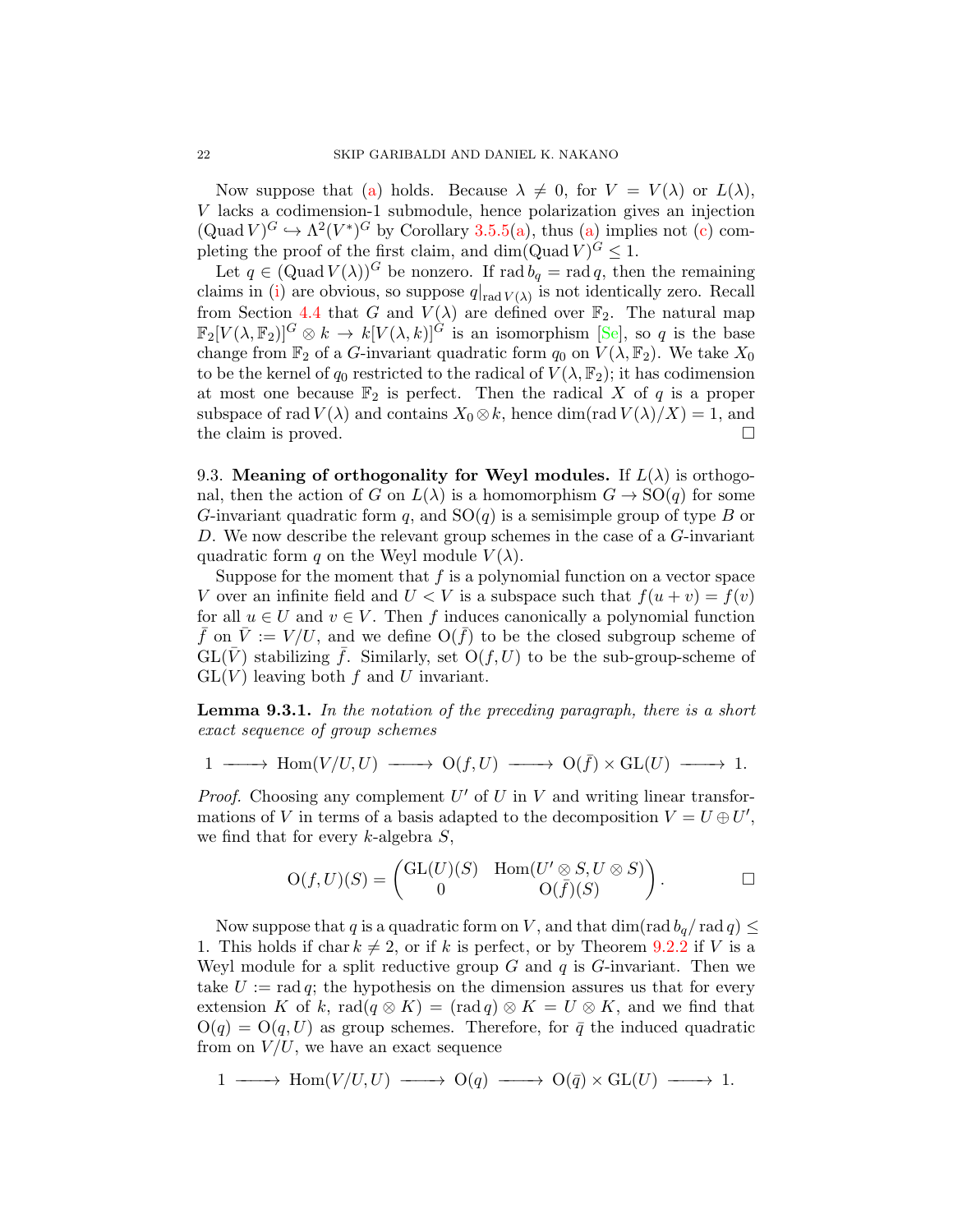We define  $SO(q)$  to be the fiber of  $SO(\bar{q}) \times SL(U)$  in  $O(q)$ . Clearly, the action of G on V preserving q gives homomorphisms  $G \to SO(q) \to SO(\bar{q}),$ where  $SO(\bar{q})$  is semisimple of type B or D.

# 10. Quadratic forms on irreducible representations

<span id="page-22-0"></span>10.1. For what  $\lambda \in X(T)_+$  is  $L(\lambda)$  orthogonal? By Theorem [9.2.2,](#page-20-0)  $L(\lambda)$  of G is orthogonal if and only if (a) the Weyl module  $V(\lambda)$  is orthogonal and (b) a nonzero G-invariant quadratic form q on  $V(\lambda)$  vanishes on rad  $V(\lambda)$ . As the case where char  $k \neq 2$  is treated by Lemma [4.3.2,](#page-9-0) we assume here that char  $k = 2$ , and we know the answer to (a) by Theorem [9.2.2.](#page-20-0)

For question (b), we have the following sufficient conditions. Let  $W_p =$  $W \ltimes p\mathbb{Z}\Phi$  be the affine Weyl group, which acts on  $X(T)$  via the dot action. For  $w \in W_p$  and  $\lambda \in X(T)$ , the action is denoted by  $w \cdot \lambda$ . The following result provides sufficient conditions to guarantee that  $L(\lambda)$  is orthogonal.

<span id="page-22-6"></span>**Proposition 10.1.1.** Suppose char  $k = 2$ ,  $\lambda \neq 0$ , and  $V(\lambda)$  is orthogonal. Among the statements

- <span id="page-22-1"></span>(a)  $\lambda$  is not a sum of positive roots;
- <span id="page-22-2"></span>(b)  $\lambda \notin W_2 \cdot 0$ ;
- <span id="page-22-3"></span>(c)  $H^1(G, L(\lambda)) = 0;$
- <span id="page-22-4"></span>(d)  $L(\lambda)$  is orthogonal,

the following implications hold: [\(a\)](#page-22-1)  $\Rightarrow$  [\(b\)](#page-22-2)  $\Rightarrow$  [\(c\)](#page-22-3)  $\Rightarrow$  [\(d\)](#page-22-4).

*Proof.* Using  $\text{Jan}, \text{II}.2.14, \text{II}.2.12(4)$  we have

 $H^1(G, L(\lambda)) = \text{Ext}^1_G(k, L(\lambda)) = \text{Hom}_G(\text{rad } V(\lambda), k).$ 

If [\(d\)](#page-22-4) fails, then by Theorem [9.2.2\(](#page-20-0)[ii\)](#page-20-6)  $\text{Hom}_G(\text{rad } V(\lambda), k) \neq 0$ , i.e., [\(c\)](#page-22-3) fails. If [\(c\)](#page-22-3) fails, then  $L(0)$  is a factor in the composition series for  $V(\lambda)$ , hence  $\lambda \in W_2 \cdot 0$  and [\(b\)](#page-22-2) fails. If  $\lambda$  is in  $W_2 \cdot 0$ , then  $\lambda$  is in the root lattice; since  $\lambda$  is a dominant weight, it is a sum of positive roots, so [\(a\)](#page-22-1) implies [\(b\)](#page-22-2).  $\Box$ 

It is not hard to find  $\lambda \in Q$  but  $\lambda \notin W_p \cdot 0$ , i.e., an example to show that [\(b\)](#page-22-2)  $\neq$  [\(a\)](#page-22-1). The examples in Section [10.2](#page-22-5) shows that the converses of each of the other implications can fail. Also, note that condition [\(b\)](#page-22-2) in Proposition [10.1.1](#page-22-6) can be replaced by the statement that "0 is not strongly linked to  $\lambda$ ", for strong linkage as described in [\[Jan,](#page-25-7) II Chapter 6].

**Example 10.1.2.** Let  $\omega$  be a dominant weight of  $Sp_{2n}$  that is neither a sum of positive roots nor  $\omega_1$ . For every field of characteristic 2, the Weyl module  $V(\omega)$  of  $Sp_{2n}$  is orthogonal by Theorem [9.2.2,](#page-20-0) and Proposition [10.1.1](#page-22-6) says that the irreducible representation  $L(\omega)$  is orthogonal.

<span id="page-22-5"></span>10.2. Adjoint representations. Suppose now that  $G$  is a split simple group over a field  $k$  of characteristic 2. The highest weight of the adjoint representation is  $\tilde{\alpha}$ . We illustrate the proposition by determining whether the irreducible representation  $L(\tilde{\alpha})$  is orthogonal, i.e., whether the reduced Killing form s defined in Example [4.5](#page-9-2) vanishes on rad  $V(\tilde{\alpha})$ . According to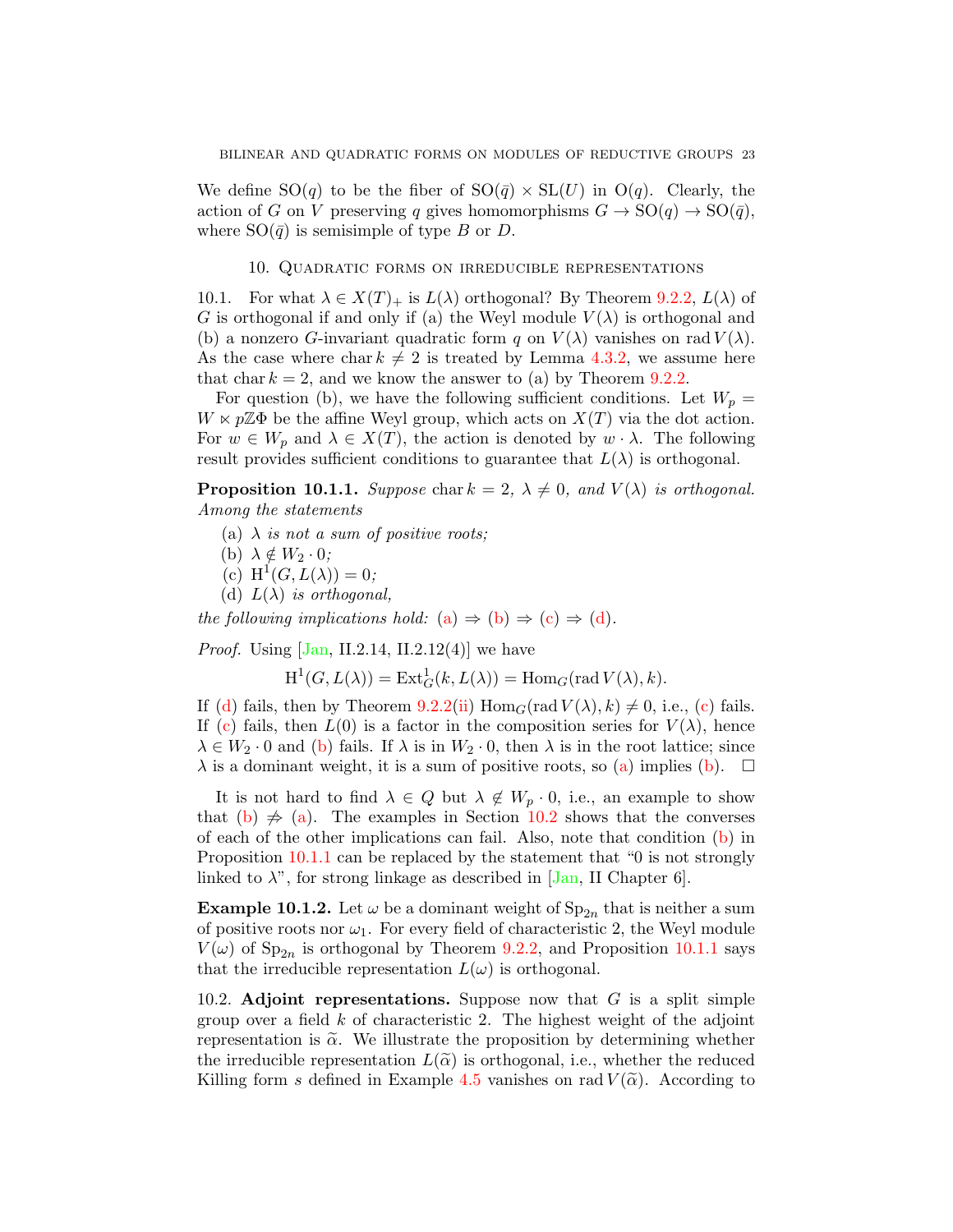the description of  $s$  in that example, it suffices to first find the radical  $U$  of the polar bilinear form of  $q^{\vee} \otimes k$ , which is the kernel of the linear transformation DC, and then to check if  $q^{\vee} \otimes k$  as given by  $(4.5.1)$  is identically zero on U. These steps involve linear algebra with explicit matrices over  $\mathbb{F}_2$ and explicit formulas can be found in  $[\text{BaC}]$ , so we merely summarize the results in Table [1.](#page-23-1)

| Φ                          | restrictions           | $L(\widetilde{\alpha})$ orthogonal? dim $H^1(G, L(\widetilde{\alpha}))$ |                |
|----------------------------|------------------------|-------------------------------------------------------------------------|----------------|
|                            | $n \equiv 0, 2 \mod 4$ | yes                                                                     |                |
| $A_n$                      | $n \equiv 1 \mod 4$    | no                                                                      |                |
|                            | $n \equiv 3 \mod 4$    | yes                                                                     |                |
|                            | $n \equiv 0 \mod 4$    | yes                                                                     |                |
| $B_n$ $(n \geq 3)$         | $n \equiv 1, 3 \mod 4$ | yes                                                                     |                |
|                            | $n \equiv 2 \mod 4$    | no                                                                      |                |
|                            | $n \equiv 0 \mod 4$    | yes                                                                     | $\mathfrak{D}$ |
| $D_n$ $(n \geq 4)$         | $n \equiv 1, 3 \mod 4$ | yes                                                                     |                |
|                            | $n \equiv 2 \mod 4$    | $\mathbf{no}$                                                           | 2              |
| $C_n$ or $E_7$             |                        | no                                                                      |                |
| $E_6, E_8, F_4$ , or $G_2$ |                        | yes                                                                     |                |

<span id="page-23-1"></span>TABLE 1. Orthogonality of  $L(\tilde{\alpha})$  for a simple group G over a field of characteristic 2

For types other than C, the orthogonality of  $L(\tilde{\alpha})$  has been determined in  $[GowW, \S3]$  $[GowW, \S3]$  by a somewhat different argument. Although for type C, we find that  $L(\tilde{\alpha})$  is never orthogonal, which appears to contradict the final sentence of [\[GowW\]](#page-25-8).

In the table, for the convenience of the reader, we also give dim  $H^1(G, L(\tilde{\alpha}))$ .<br>is amounts to identifying the cohomology group with Home (rad  $V(\tilde{\alpha})$ ). This amounts to identifying the cohomology group with  $\text{Hom}_G(\text{rad } V(\tilde{\alpha}), k)$ and consulting the description of the G-module structure of  $V(\tilde{\alpha}, k)$  given in [\[Hiss\]](#page-25-17). Note that the case of  $A_n$  with  $n \equiv 0 \mod 4$  shows that  $(c) \not\Rightarrow (b)$  $(c) \not\Rightarrow (b)$  $(c) \not\Rightarrow (b)$ in Proposition [10.1.1](#page-22-6) and with  $n \equiv 3 \mod 4$  shows that  $(d) \not\Rightarrow$  $(d) \not\Rightarrow$  [\(c\)](#page-22-3).

11. COHOMOLOGY OF  $\Lambda^2$  OF IRREDUCIBLE AND WEYL MODULES

<span id="page-23-0"></span>11.1. We begin with a lemma that gives conditions on  $V$  that guarantee  $H^1(G, V \otimes V) = 0$ . Recall that G is assumed to be split reductive.

<span id="page-23-2"></span>**Lemma 11.1.1.** Let V be a module admitting a good filtration or  $V = L(\lambda)$ with  $\lambda \in X(T)_+$ . Then  $H^1(G, V \otimes V) = 0$ .

*Proof.* If V has a good filtration then  $V \otimes V$  has a good filtration and the result follows, because  $H^1(G, H^0(\sigma_1) \otimes H^0(\sigma_2)) = 0$  for all  $\sigma_1, \sigma_2 \in X(T)_+$ by [\[Jan,](#page-25-7) II 4.13 Proposition].

Now suppose that  $V = L(\lambda)$ , and suppose that  $H^1(G, V \otimes V)$ , i.e.,  $\text{Ext}_G^1(L(-w_0\lambda), L(\lambda))$ , is not zero. According to [\[Jan,](#page-25-7) II 2.14 Remark], one has either  $-w_0\lambda < \lambda$  or  $\lambda < -w_0\lambda$ , contradicting Lemma [5.1.1.](#page-11-1)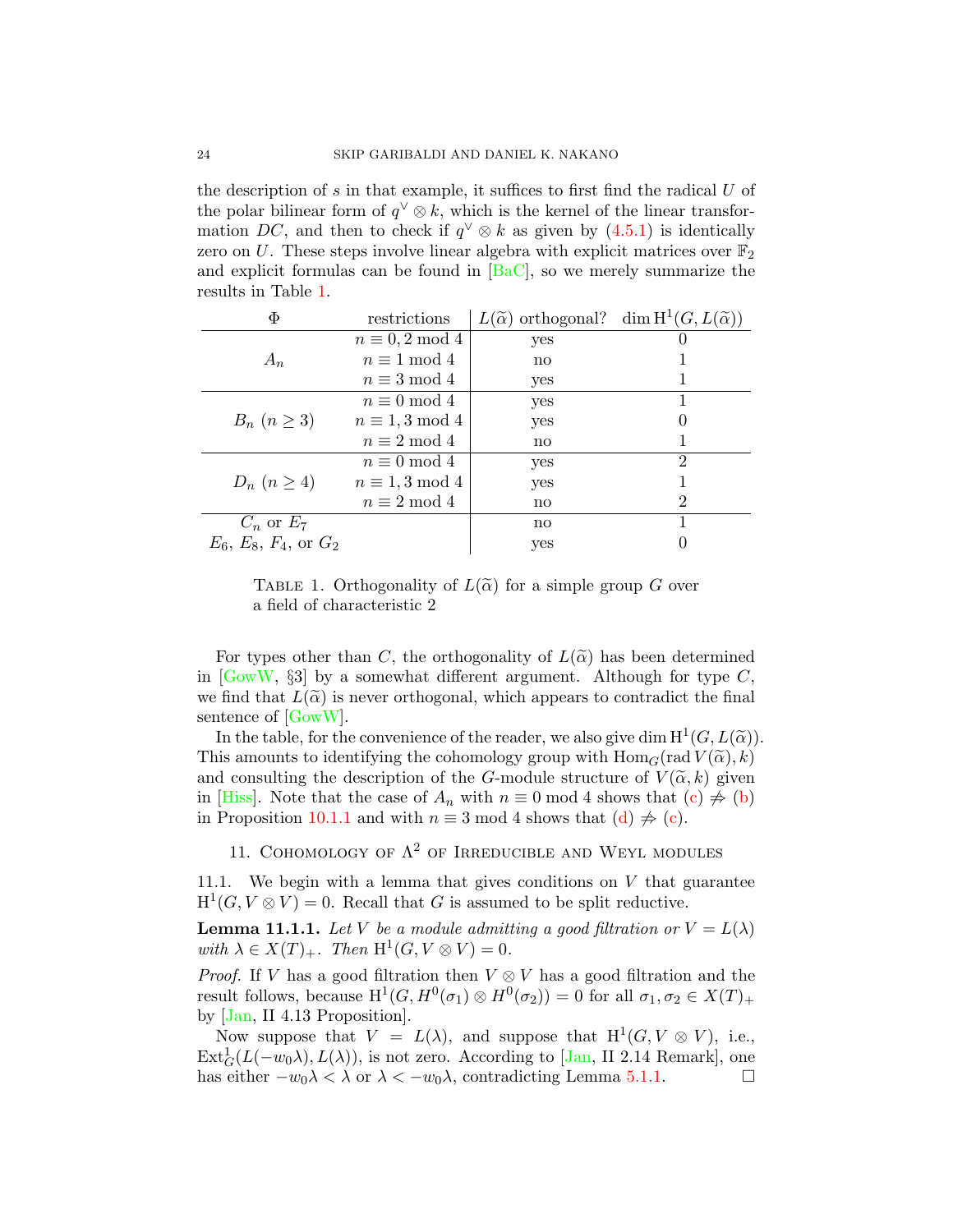11.2. We now calculate  $H^1(G, \Lambda^2(V))$  for some of the modules V we have studied.

<span id="page-24-6"></span>**Theorem 11.2.1.** Let G be a split reductive group and  $\lambda \in X(T)_{+}$ . Then

$$
\mathrm{H}^1(G, \Lambda^2(V)) = \begin{cases} 0 & \text{if char } k \neq 2 \text{ and } V = T(\lambda), L(\lambda), \text{ or } H^0(\lambda); \\ (\mathrm{Quad } V^*)^G & \text{if char } k = 2, V = L(\lambda) \text{ or } H^0(\lambda), \text{ and } \lambda \neq 0. \end{cases}
$$

Evidently, if  $\lambda = 0$ , then for  $V = L(\lambda) = H^0(\lambda) = k$ , we have  $(\text{Quad } V)^G =$ k but  $\Lambda^2(V) = 0$ , so  $H^1(G, \Lambda^2(V)) = 0$ .

Proof. Taking G-fixed points in [\(3.3.3\)](#page-6-0) gives an exact sequence

$$
\Lambda^2(V)^G \xrightarrow{\alpha^G} \text{Bil}(V^*)^G \xrightarrow{\rho^G} \text{Quad}(V^*)^G \xrightarrow{\qquad} \text{H}^1(G, \Lambda^2(V)) \xrightarrow{\qquad} \text{H}^1(G, V \otimes V),
$$

where the last term is zero for  $V = H^0(\lambda)$ ,  $T(\lambda)$ , or  $L(\lambda)$  by Lemma [11.1.1.](#page-23-2) If char  $k \neq 2$ , then  $\rho^G$  is surjective and the claims follow.

So suppose char  $k = 2$  and  $V = H^0(\lambda)$  or  $L(\lambda)$  with  $\lambda \neq 0$ . If  $(\text{Quad } V^*)^G =$ 0, we are done, so assume otherwise. Then Lemma [4.3.2](#page-9-0) implies that  $\rho^G$  is the zero map, and again we are done.

**Example 11.2.2.** Suppose  $V = L(\lambda)$  for some  $\lambda \in X(T)_+$ ; we claim that  $(\text{Quad } V^*)^G \cong (\text{Quad } V)^G$ . Indeed, if  $\lambda \neq -w_0\lambda$ , then  $(\text{Bil } V)^G = 0$ , hence  $(\text{Quad } V)^G$  consists of totally singular quadratic forms, which are necessarily zero (by Theorem [9.2.2](#page-20-0) because  $\lambda \neq 0$ ); the same applies to  $V^* = L(-w_0\lambda)$ .

Sin and Willems showed  $[\sin W,$  Proposition 2.7], in the case where char  $k =$ 2 and  $V = L(\lambda)$ , that  $H^1(G, \Lambda^2(V)) = 0$  implies that  $(Quad V)^G = 0$ . We are able to say more in Theorem [11.2.1](#page-24-6) thanks to Lemma [11.1.1.](#page-23-2)

11.3. By combining Theorem [11.2.1](#page-24-6) with Theorem [9.2.2,](#page-20-0) we obtain the following first cohomology calculation for all induced modules.

**Corollary 11.3.1.** Let G be a split reductive group and  $\lambda \in X(T)_{+}$ . Then

$$
H^{1}(G, \Lambda^{2}(H^{0}(\lambda))) = \begin{cases} k & \text{if char } k = 2 \text{ and } 0 \neq \lambda = -w_{0}\lambda, \text{ but} \\ G & \text{and } V(\lambda) \text{ are not as in Example 9.2.1;} \\ 0 & \text{otherwise.} \end{cases}
$$

### **REFERENCES**

- <span id="page-24-3"></span>[AST] H.H. Andersen, C. Stroppel, and D. Tubbenhaur, Cellular structures using  $U_q$ -tilting modules, arxiv:1503.0022, March 2015.
- <span id="page-24-0"></span>[BaC] A. Babic and V. Chernousov, Lower bounds for essential dimensions in characteristic 2 via orthogonal representations, to appear in Pacific J. Math.
- <span id="page-24-2"></span>[BC] D.J. Benson and J.F. Carlson, Diagrammatic methods for modular representations and cohomology, Comm. Algebra 15 (1987), no. 1-2, 53–121.
- <span id="page-24-4"></span>[BNP] C.P. Bendel, D.K. Nakano, and C. Pillen, Extensions for Frobenius kernels, J. Algebra 272 (2004), no. 2, 476–511.
- <span id="page-24-5"></span>[Bor] A. Borel, Linear algebraic groups, second ed., Graduate Texts in Mathematics, vol. 126, Springer-Verlag, New York, 1991.
- <span id="page-24-1"></span>[Bou A1] N. Bourbaki, Algebra I: Chapters 1–3, Springer, 1989.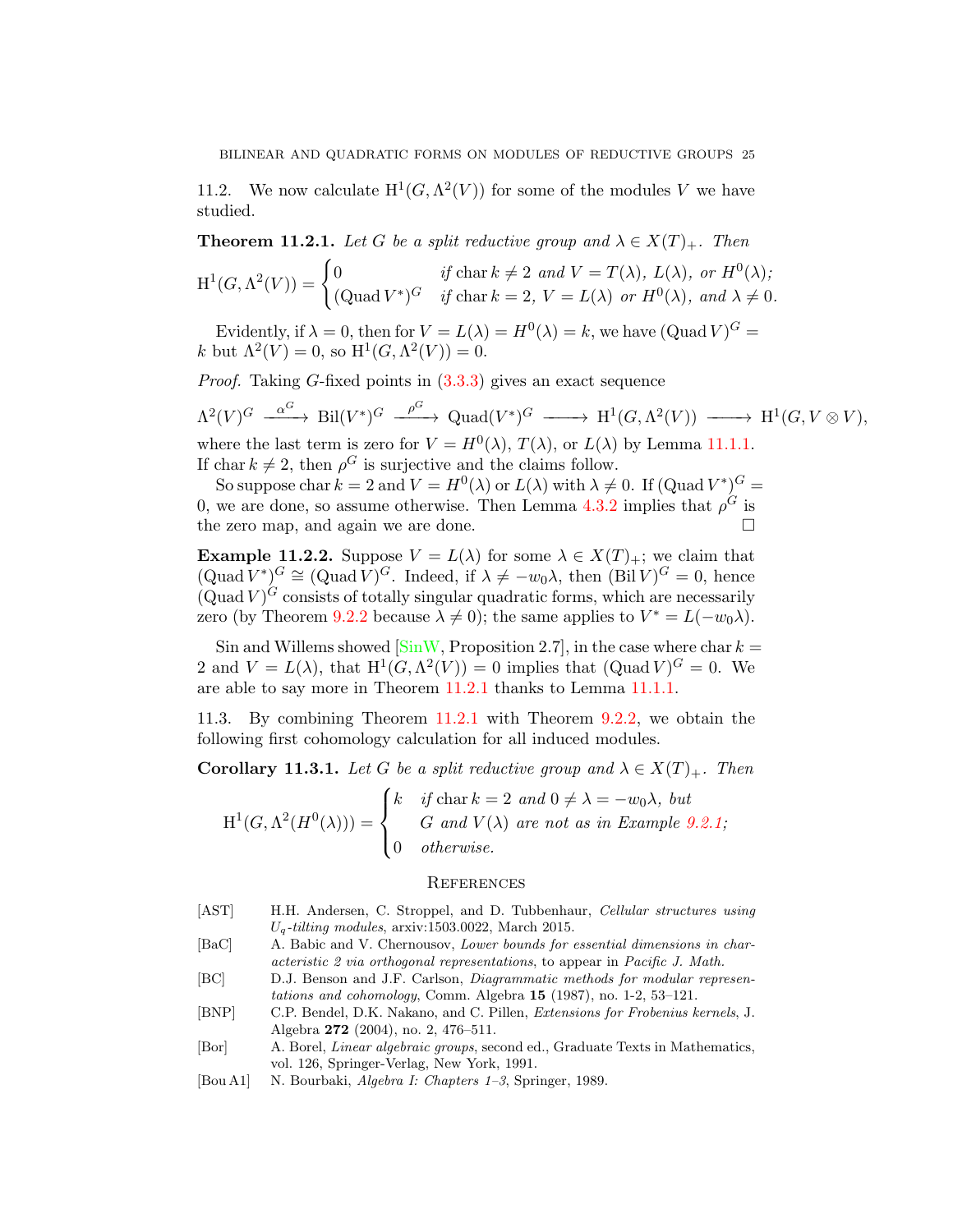- <span id="page-25-11"></span>[Bou A4] , Algebra II: Chapters 4-7, Springer-Verlag, 1988.
- <span id="page-25-20"></span> $[$ Bou A9 $] \quad \_\_\_\_\_$ , Algèbre IX, Hermann, Paris, 1959.
- <span id="page-25-10"></span>[Bou L4] , Lie groups and Lie algebras: Chapters 4–6, Springer-Verlag, Berlin, 2002.
- <span id="page-25-3"></span>[Bou L7] , Lie groups and Lie algebras: Chapters 7–9, Springer-Verlag, Berlin, 2005.
- <span id="page-25-9"></span>[Brown] R.B. Brown, Groups of type  $E_7$ , J. Reine Angew. Math. 236 (1969), 79–102.
- <span id="page-25-5"></span>[CS] V. Chernousov and J-P. Serre, Lower bounds for essential dimensions via orthogonal representations, J. Algebra 305 (2006), 1055–1070.
- <span id="page-25-23"></span>[De B] B. De Bruyn, On the Grassmann modules for the symplectic groups, J. Algebra 324 (2010), 218–230.
- <span id="page-25-19"></span>[DS] S.R. Doty and J.B. Sullivan, The submodule structure of Weyl modules for SL3, J. Algebra 96 (1985), no. 1, 78–93.
- <span id="page-25-13"></span>[DV] A. Drápal and P. Vojtěchovský, Symmetric multilinear forms and polarization of polynomials, Linear Algebra Appl. 431 (2009), no. 5-7, 998–1012.
- <span id="page-25-1"></span>[Dy] E.B. Dynkin, Maximal subgroups of the classical groups, Amer. Math. Soc. Transl. (2) 6 (1957), 245–378, [Russian original: Trudy Moskov. Mat. Obšč. 1 (1952), 39–166].
- <span id="page-25-12"></span>[EKM] R.S. Elman, N. Karpenko, and A. Merkurjev, The algebraic and geometric theory of quadratic forms, Colloquium Publications, vol. 56, Amer. Math. Soc., 2008.
- <span id="page-25-15"></span>[Ga] S. Garibaldi, Vanishing of trace forms in low characteristic, Algebra & Number Theory 3 (2009), no. 5, 543–566, with an appendix by A. Premet.
- <span id="page-25-16"></span>[GN] B.H. Gross and G. Nebe, Globally maximal arithmetic groups, J. Algebra 272 (2004), no. 2, 625–642.
- <span id="page-25-22"></span>[GowK] R. Gow and A. Kleshchev, Connections between representations of the symmetric group and the symplectic group in characteristic 2, J. Algebra 221 (1999), 60–89.
- <span id="page-25-8"></span>[GowW] R. Gow and W. Willems, Methods to decide if simple self-dual modules over fields of characteristic 2 are of quadratic type, J. Algebra 175 (1995), 1067– 1081.
- <span id="page-25-14"></span>[Gro11] A. Grothendieck, Schémas en groupes III, Société Mathématique de France, 2011, re-edition edited by P. Gille and P. Polo.
- <span id="page-25-2"></span>[GW09] R. Goodman and N.R. Wallach, Symmetry, representations, and invariants, Graduate Texts in Mathematics, vol. 255, Springer, Dordrecht, 2009.
- <span id="page-25-17"></span>[Hiss] G. Hiss, Die adjungierten Darstellungen der Chevalley-Gruppen, Arch. Math. (Basel) 42 (1984), 408–416.
- <span id="page-25-18"></span>[HN] D.J. Hemmer and D.K. Nakano, On the cohomology of Specht modules, J. Algebra 306 (2006), no. 1, 191–200.
- <span id="page-25-7"></span>[Jan] J.C. Jantzen, Representations of algebraic groups, second ed., Math. Surveys and Monographs, vol. 107, Amer. Math. Soc., 2003.
- <span id="page-25-4"></span>[KMRT] M.-A. Knus, A.S. Merkurjev, M. Rost, and J.-P. Tignol, The book of involutions, Colloquium Publications, vol. 44, Amer. Math. Soc., 1998.
- <span id="page-25-0"></span>[Mal] A.I. Mal'cev, On semi-simple subgroups of Lie groups, Amer. Math. Soc. Transl. (1) 9 (1950), no. 33, 43, [Russian original: Izv. Akad. Nauk SSSR Ser. Mat. 8 (1944), 143–174].
- <span id="page-25-21"></span>[MR] A. Micali and Ph. Revoy, *Modules quadratiques*, Bull. Soc. Math. France Mém. (1979), no. 63, 144 pp.
- <span id="page-25-24"></span>[Se] C.S. Seshadri, Geometric reductivity over arbitrary base, Adv. Math. 26 (1977), 225–274.
- <span id="page-25-6"></span>[SF] H. Strade and R. Farnsteiner, Modular Lie algebras and their representations, Monographs and textbooks in pure and applied math., vol. 116, Marcel Dekker, New York, 1988.